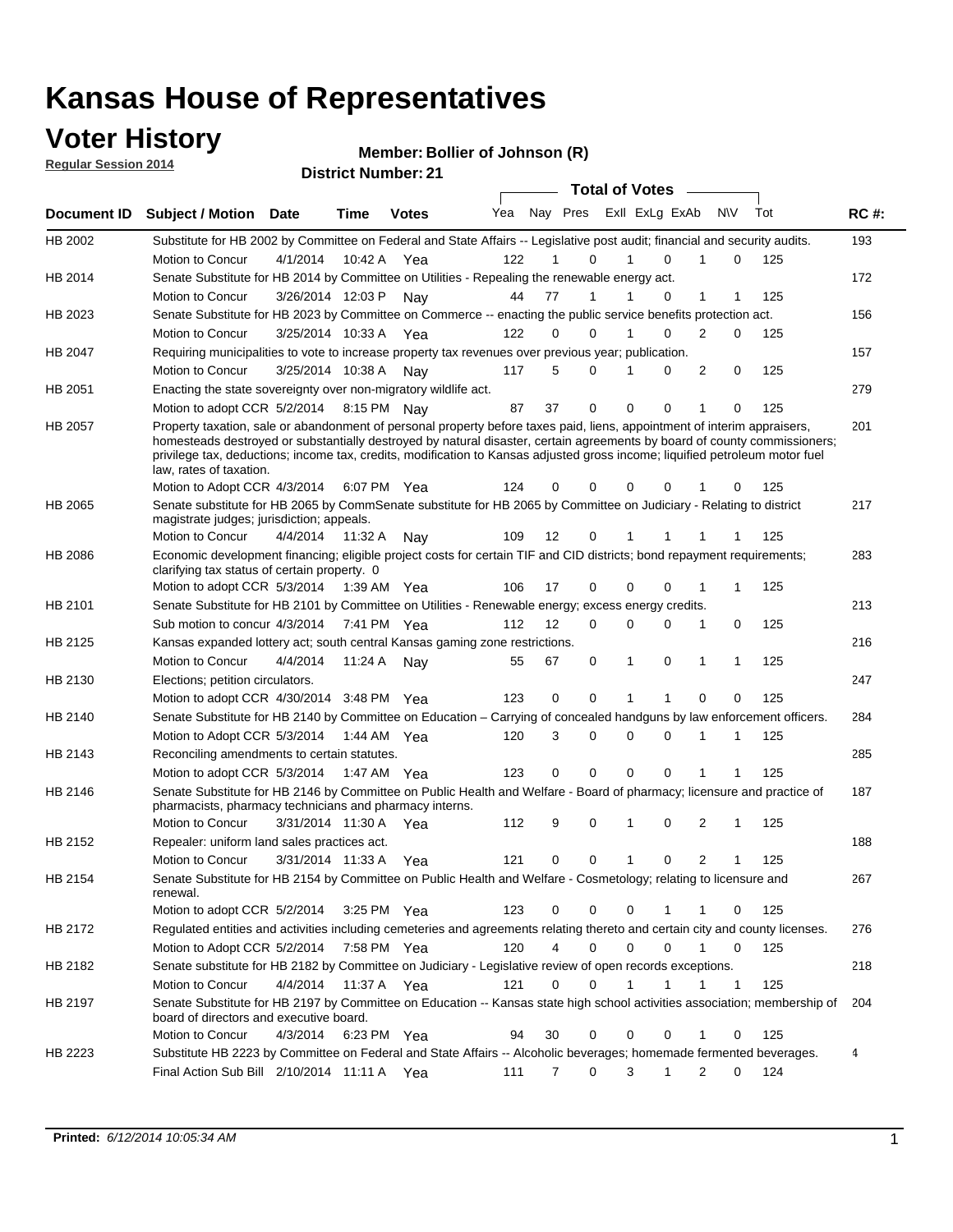| <b>Voter History</b>        |                                                                                                                                                                                                                                                                                                                                                                                                                                                                                                                                                                                                                                                                                                                                                                                                                                                                                                         |          |                       |                            | Member: Bollier of Johnson (R) |        |                         |        |                       |        |             |            |             |
|-----------------------------|---------------------------------------------------------------------------------------------------------------------------------------------------------------------------------------------------------------------------------------------------------------------------------------------------------------------------------------------------------------------------------------------------------------------------------------------------------------------------------------------------------------------------------------------------------------------------------------------------------------------------------------------------------------------------------------------------------------------------------------------------------------------------------------------------------------------------------------------------------------------------------------------------------|----------|-----------------------|----------------------------|--------------------------------|--------|-------------------------|--------|-----------------------|--------|-------------|------------|-------------|
| <b>Regular Session 2014</b> |                                                                                                                                                                                                                                                                                                                                                                                                                                                                                                                                                                                                                                                                                                                                                                                                                                                                                                         |          |                       | <b>District Number: 21</b> |                                |        |                         |        |                       |        |             |            |             |
|                             |                                                                                                                                                                                                                                                                                                                                                                                                                                                                                                                                                                                                                                                                                                                                                                                                                                                                                                         |          |                       |                            |                                |        |                         |        | <b>Total of Votes</b> |        |             |            |             |
| Document ID                 | Subject / Motion Date                                                                                                                                                                                                                                                                                                                                                                                                                                                                                                                                                                                                                                                                                                                                                                                                                                                                                   |          | Time                  | <b>Votes</b>               | Yea                            |        | Nay Pres ExII ExLg ExAb |        |                       |        | <b>NV</b>   | Tot        | <b>RC#:</b> |
| HB 2223                     | Substitute for HB 2223 by Committee on Federal and State Affairs—Alcoholic beverages; homemade fermented beverages;<br>microbrewery gallonage expanded; liquor license length of citizenship.<br>Motion to Concur                                                                                                                                                                                                                                                                                                                                                                                                                                                                                                                                                                                                                                                                                       | 4/3/2014 |                       | 6:27 PM Yea                | 115                            | 9      | 0                       | 0      | $\mathbf 0$           |        | 0           | 125        | 205         |
| HB 2231                     | Senate Substitute for Substitute for HB 2231 by Committee on Ways and Means - Appropriations for FY 2014, FY 2015, FY<br>2016, FY 2017 and FY 2018 for various state agencies; capital improvement projects; claims against the state.<br>Motion to adopt CCR 5/2/2014 9:48 PM Nay                                                                                                                                                                                                                                                                                                                                                                                                                                                                                                                                                                                                                      |          |                       |                            | 70                             | 54     | 0                       | 0      | $\Omega$              | 1      | 0           | 125        | 282         |
| HB 2246                     | Substitute for HB 2246 by Committee on Commerce, Labor and Economic Development - Peer review for certain licensed<br>technical professions.                                                                                                                                                                                                                                                                                                                                                                                                                                                                                                                                                                                                                                                                                                                                                            |          |                       |                            |                                |        |                         |        |                       |        |             |            | 38          |
| HB 2246                     | <b>EFA Sub Bill</b><br>Substitute for HB 2246 by Committee on Commerce, Labor and Economic Development - Peer review for certain licensed<br>technical professions.<br>Motion to Concur                                                                                                                                                                                                                                                                                                                                                                                                                                                                                                                                                                                                                                                                                                                 | 5/2/2014 | 2/21/2014 1:34 PM Yea | 11:40 A Yea                | 120<br>124                     | 0<br>0 | O<br>0                  | 0      | $\mathbf 0$           | 2<br>0 | 0           | 124<br>125 | 260         |
| <b>HB 2272</b>              | Kansas expanded lottery act; southeast Kansas gaming zone; privilege fee and investment threshold amount reduced.<br>Motion to Concur                                                                                                                                                                                                                                                                                                                                                                                                                                                                                                                                                                                                                                                                                                                                                                   | 4/2/2014 |                       | 4:18 PM Yea                | 84                             | 36     | $\Omega$                | 0      | $\mathbf 0$           | 1      | 4           | 125        | 200         |
| HB 2296                     | Campaign finance; permitted uses of campaign funds; increased exemption amount for certain candidates; contributor<br>information; lobbyist filings.<br>Motion to adopt CCR 4/30/2014 3:53 PM Yea                                                                                                                                                                                                                                                                                                                                                                                                                                                                                                                                                                                                                                                                                                       |          |                       |                            | 119                            | 4      | 0                       | 1      | 1                     | 0      | 0           | 125        | 248         |
| HB 2296                     | Campaign finance; permitted uses of campaign funds; increased exemption amount for certain candidates; contributor<br>information; lobbyist filings.<br>Motion to Override                                                                                                                                                                                                                                                                                                                                                                                                                                                                                                                                                                                                                                                                                                                              |          | 5/30/2014 10:24 A Yea |                            | 96                             | 5      | 0                       | 0      | $\mathbf 0$           | 0      | 24          | 125        | 287         |
| HB 2298                     | Veto<br>Senate Sub for HB 2298 by Committee on Judiciary - Uniform controlled substances act. Senate Sub for HB 2298 by<br>Committee on Judiciary - Uniform controlled substances act.<br>Motion to Concur                                                                                                                                                                                                                                                                                                                                                                                                                                                                                                                                                                                                                                                                                              | 4/3/2014 |                       | 6:40 PM Yea                | 123                            | 1      | 0                       | 0      | $\mathbf 0$           | 1      | 0           | 125        | 209         |
| HB 2303                     | Relating to driver's license fees; driving under the influence equipment fund.<br>Motion to adopt CCR 1/22/2014 11:45 A Yea                                                                                                                                                                                                                                                                                                                                                                                                                                                                                                                                                                                                                                                                                                                                                                             |          |                       |                            | 109                            | 11     | 0                       | 1      | $\mathbf 0$           | 4      | $\mathbf 0$ | 125        | 1           |
| HB 2312                     | Local governments; investment of idle funds; changes.<br>Motion to Concur                                                                                                                                                                                                                                                                                                                                                                                                                                                                                                                                                                                                                                                                                                                                                                                                                               | 5/1/2014 |                       | 4:31 PM Yea                | 123                            | 2      | $\Omega$                | 0      | $\Omega$              | 0      | 0           | 125        | 253         |
| HB 2338                     | Substitute for HB 2338 by Committee on Ways and Means - Judicial branch; supplemental appropriation for fiscal year 2015, 229<br>judiciary operations; increasing various docket fees and creating new docket fees; annually, allowing the allocation of a budget<br>for each judicial district court operations, chief judge would have the authority to expend funds as necessary to carry out the<br>functions of such district if such chief judge elected to do so, including establishing what court personnel are necessary and<br>their compensation; district court judges in judicial district elect chief judge and court of appeals judges elect chief judge of the<br>court of appeals; district judge and district magistrate judge vacancies; statutory authority for longevity bonus for judicial<br>branch employees repealed; nonseverability clause.<br>Motion to Adopt CCR 4/4/2014 |          |                       | 7:17 PM Nay                | 66                             | 57     | 0                       | 0      | 0                     | 2      | 0           | 125        |             |
| HB 2378                     | Senate Substitute for HB 2378 by Committee on Assessment and Taxation - Providing sales tax exemption for sales of certain 189<br>machinery and equipment used for surface mining activities.                                                                                                                                                                                                                                                                                                                                                                                                                                                                                                                                                                                                                                                                                                           |          |                       |                            |                                |        |                         |        |                       |        |             |            |             |
| HB 2389                     | Motion to Concur<br>Senate Substitute for HB 2389 by Committee on Judiciary - Crimes and criminal procedure; mistreatment of a dependent adult 277<br>or an elder person; RICO; warrants; discharge of certain persons; appeals.                                                                                                                                                                                                                                                                                                                                                                                                                                                                                                                                                                                                                                                                        |          | 3/31/2014 11:35 A Yea |                            | 117                            | 4      | 0                       | 1      | 0                     | 2      | 1           | 125        |             |
| HB 2398                     | Motion to Adopt CCR 5/2/2014 8:05 PM Yea<br>Relating to the Kansas revised limited liability company act.<br><b>Final Action</b><br>Amended                                                                                                                                                                                                                                                                                                                                                                                                                                                                                                                                                                                                                                                                                                                                                             |          | 2/21/2014 11:13 A Yea |                            | 123<br>120                     | 1<br>1 | 0<br>0                  | 0<br>1 | 0<br>0                | 1<br>2 | 0<br>0      | 125<br>124 | 28          |

|                | <b>Final Action</b><br>Amended                                                    | 2/21/2014 11:13 A |         | Yea | 120 |    |  | 0 |  | 124 |     |
|----------------|-----------------------------------------------------------------------------------|-------------------|---------|-----|-----|----|--|---|--|-----|-----|
| HB 2402        | National day of the cowboy.                                                       |                   |         |     |     |    |  |   |  |     | 163 |
|                | <b>Final Action</b>                                                               | 3/26/2014         | 10:55 A | Nav | 116 |    |  |   |  | 125 |     |
| <b>HB 2417</b> | Expansion of rural opportunity zones.                                             |                   |         |     |     |    |  |   |  |     | 61  |
|                | <b>Final Action</b><br>Amended                                                    | 2/27/2014         | 10:16 A | Yea | 104 | 19 |  |   |  | 124 |     |
| HB 2418        | Adult care home licensure act; removal of outdated rule and regulation reference. |                   |         |     |     |    |  |   |  |     | 6   |
|                | <b>Final Action</b>                                                               | 2/12/2014         | 11:20 A | Yea | 121 |    |  |   |  | 124 |     |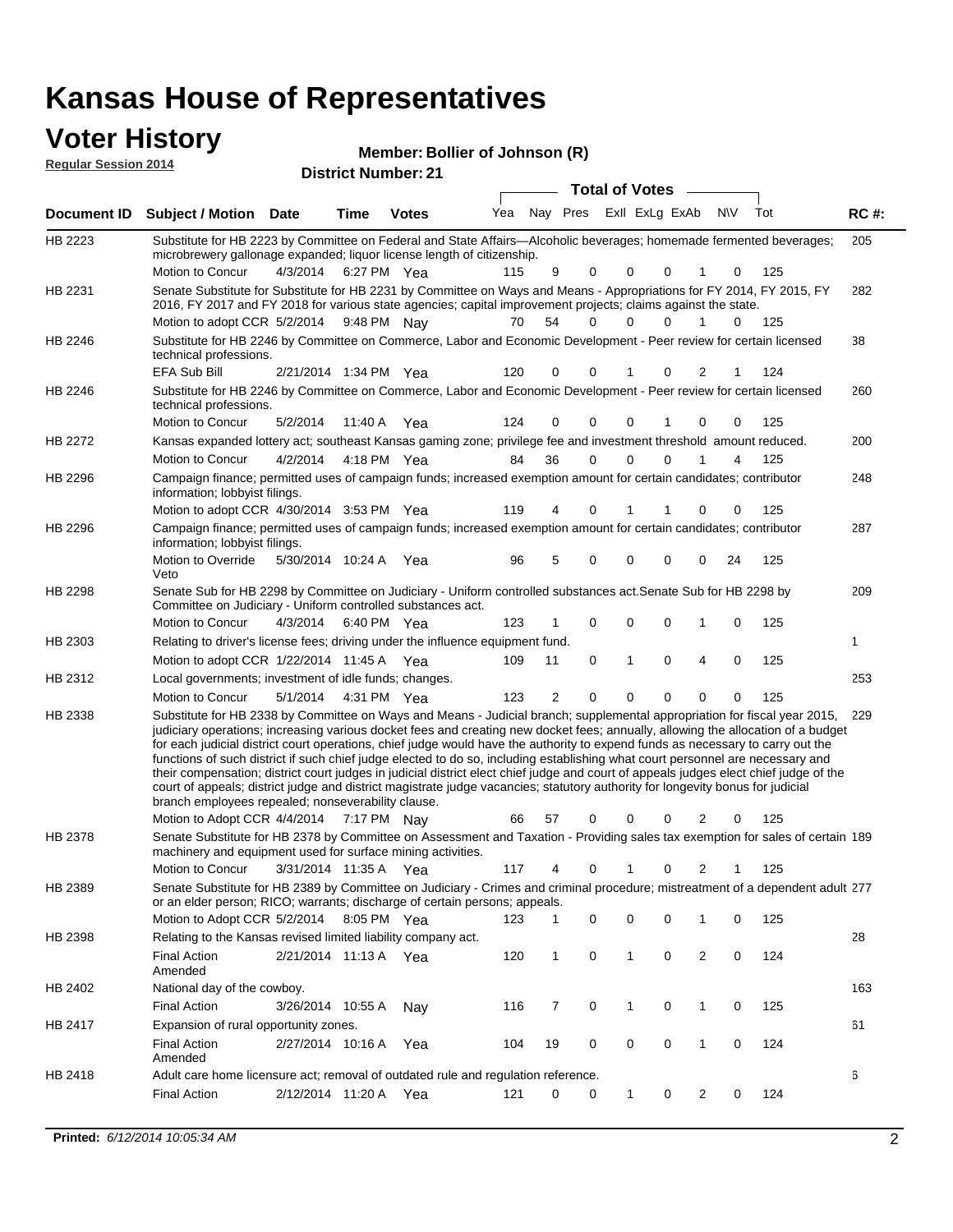### **Voter History**

**Regular Session 2014**

#### **Member: Bollier of Johnson (R)**

|                    |                                                                                                                                                                                                                                                                                                                                                      |                       | DISTRICT MAILING T. Z. |              |     |          |          |   | <b>Total of Votes</b> | $\sim$         |              |     |                |
|--------------------|------------------------------------------------------------------------------------------------------------------------------------------------------------------------------------------------------------------------------------------------------------------------------------------------------------------------------------------------------|-----------------------|------------------------|--------------|-----|----------|----------|---|-----------------------|----------------|--------------|-----|----------------|
| <b>Document ID</b> | <b>Subject / Motion</b>                                                                                                                                                                                                                                                                                                                              | Date                  | Time                   | <b>Votes</b> | Yea |          | Nay Pres |   | Exll ExLg ExAb        |                | <b>NV</b>    | Tot | <b>RC#:</b>    |
| HB 2418            | Kansas department for aging and disability services; adult care homes                                                                                                                                                                                                                                                                                |                       |                        |              |     |          |          |   |                       |                |              |     | 221            |
|                    | Motion to Concur                                                                                                                                                                                                                                                                                                                                     | 4/4/2014              | 11:49 A                | Yea          | 122 | 0        | 0        | 1 | 1                     | 1              | 0            | 125 |                |
| HB 2419            | City annexation; fire district territory; detachment.                                                                                                                                                                                                                                                                                                |                       |                        |              |     |          |          |   |                       |                |              |     | 120            |
|                    | <b>Final Action</b>                                                                                                                                                                                                                                                                                                                                  | 3/17/2014 11:19 A Yea |                        |              | 122 | 0        | 0        | 0 | 0                     | 2              | $\mathbf{1}$ | 125 |                |
| HB 2419            | City annexation; fire district territory; detachment.                                                                                                                                                                                                                                                                                                |                       |                        |              |     |          |          |   |                       |                |              |     | 196            |
|                    | Motion to Concur                                                                                                                                                                                                                                                                                                                                     | 4/2/2014              | 10:32 A Yea            |              | 122 | 0        | 0        | 0 | 0                     | 2              | $\mathbf{1}$ | 125 |                |
| HB 2420            | School crossing guards.                                                                                                                                                                                                                                                                                                                              |                       |                        |              |     |          |          |   |                       |                |              |     | 5              |
|                    | <b>Final Action</b><br>Amended                                                                                                                                                                                                                                                                                                                       | 2/10/2014 11:12 A     |                        | Yea          | 118 | 0        | 0        | 3 | 1                     | $\overline{2}$ | 0            | 124 |                |
| HB 2420            | School crossing guards.                                                                                                                                                                                                                                                                                                                              |                       |                        |              |     |          |          |   |                       |                |              |     | 197            |
|                    | Motion to Concur                                                                                                                                                                                                                                                                                                                                     | 4/2/2014              | 10:34 A                | Yea          | 123 | 0        | 0        | 0 | 0                     | 2              | 0            | 125 |                |
| HB 2422            | Defining watercraft for purposes of taxation.                                                                                                                                                                                                                                                                                                        |                       |                        |              |     |          |          |   |                       |                |              |     | 14             |
|                    | <b>Final Action</b><br>Amended                                                                                                                                                                                                                                                                                                                       | 2/14/2014 11:13 A     |                        | Yea          | 118 | 0        | 0        | 2 | $\mathbf 0$           | 4              | 0            | 124 |                |
| HB 2424            | Robert G. (Bob) Bethell interchange.                                                                                                                                                                                                                                                                                                                 |                       |                        |              |     |          |          |   |                       |                |              |     | 85             |
|                    | <b>EFA Sub Bill</b>                                                                                                                                                                                                                                                                                                                                  | 2/27/2014 4:03 PM Yea |                        |              | 119 | 4        | 0        | 0 | $\mathbf 0$           | 1              | 0            | 124 |                |
| HB 2424            | Substitute for HB 2424 by Committee on Transportation - Designating the Robert G. (Bob) Bethell interchange; the SGT David 190<br>Enzbrenner memorial highway; t the Pack S Clair highway; the ancient Indian traders trail; the Harper county veterans<br>memorial highway; the Bonnie Huy memorial highway; the Bonnie Sharp memorial interchange. |                       |                        |              |     |          |          |   |                       |                |              |     |                |
|                    | Motion to Concur                                                                                                                                                                                                                                                                                                                                     | 3/31/2014 11:37 A Yea |                        |              | 117 | 3        | $\Omega$ | 1 | 0                     | 2              | 2            | 125 |                |
| HB 2429            | Making the water conservation program part of and supplemental to the Kansas water appropriation act.                                                                                                                                                                                                                                                |                       |                        |              |     |          |          |   |                       |                |              |     | $\overline{7}$ |
|                    | <b>Final Action</b><br>Amended                                                                                                                                                                                                                                                                                                                       | 2/12/2014 11:22 A Yea |                        |              | 121 | $\Omega$ | 0        | 1 | $\Omega$              | 2              | 0            | 124 |                |
| HB 2430            | Promoting employment across Kansas act; benefits.                                                                                                                                                                                                                                                                                                    |                       |                        |              |     |          |          |   |                       |                |              |     | 90             |
|                    | <b>EFA Sub Bill</b>                                                                                                                                                                                                                                                                                                                                  | 2/27/2014 4:08 PM Yea |                        |              | 110 | 13       | 0        | 0 | 0                     | 1              | 0            | 124 |                |
| HB 2430            | Substitute for HB 2430 by Committee on Commerce, Labor and Economic Development - Promoting employment across<br>Kansas act; benefits.                                                                                                                                                                                                               |                       |                        |              |     |          |          |   |                       |                |              |     | 278            |
|                    | Motion to adopt CCR 5/2/2014                                                                                                                                                                                                                                                                                                                         |                       | 8:09 PM Yea            |              | 114 | 10       | 0        | 0 | 0                     | 1              | 0            | 125 |                |
| HB 2433            | Relating to the Kansas uniform securities act.                                                                                                                                                                                                                                                                                                       |                       |                        |              |     |          |          |   |                       |                |              |     | 62             |
|                    | <b>Final Action</b><br>Amended                                                                                                                                                                                                                                                                                                                       | 2/27/2014 10:17 A Yea |                        |              | 123 | 0        | 0        | 0 | $\mathbf 0$           | 1              | 0            | 124 |                |
| HB 2433            | Relating to the Kansas uniform securities act.                                                                                                                                                                                                                                                                                                       |                       |                        |              |     |          |          |   |                       |                |              |     | 243            |
|                    | Motion to adopt CCR 4/30/2014 3:27 PM Yea                                                                                                                                                                                                                                                                                                            |                       |                        |              | 123 | $\Omega$ | 0        | 1 | 1                     | 0              | 0            | 125 |                |
| HB 2436            | Substitute for HB 2436 by Committee on Vision 2020 - Boards of cosmetology and barbering; agreements on inspectors of<br>dual-licensed facilities.                                                                                                                                                                                                   |                       |                        |              |     |          |          |   |                       |                |              |     | 19             |
|                    | Final Action Sub Bill 2/19/2014 11:32 A                                                                                                                                                                                                                                                                                                              |                       |                        | Yea          | 122 | O        | 0        | 0 | 0                     | 2              | 0            | 124 |                |
| HB 2436            | Substitute for HB 2436 by Committee on Vision 2020 - Boards of cosmetology and barbering; agreements on inspectors of<br>dual-licensed facilities.                                                                                                                                                                                                   |                       |                        |              |     |          |          |   |                       |                |              |     | 206            |
|                    | Motion to Concur                                                                                                                                                                                                                                                                                                                                     | 4/3/2014              | 6:30 PM Yea            |              | 117 | 7        | 0        | 0 | 0                     | $\mathbf{1}$   | 0            | 125 |                |
| HB 2440            | Emerging industry investment act; treatment of certain bioscience companies.                                                                                                                                                                                                                                                                         |                       |                        |              |     |          |          |   |                       |                |              |     | 39             |
|                    | <b>Emergency Final</b><br>Action                                                                                                                                                                                                                                                                                                                     | 2/21/2014 1:36 PM Yea |                        |              | 116 | 4        | 0        | 1 | 0                     | 2              | $\mathbf{1}$ | 124 |                |
| HB 2442            | Escalating penalties for repeat felony evade and elude cases.                                                                                                                                                                                                                                                                                        |                       |                        |              |     |          |          |   |                       |                |              |     | 107            |
|                    | EFA Sub Bill                                                                                                                                                                                                                                                                                                                                         | 2/27/2014 4:32 PM Yea |                        |              | 111 | 12       | 0        | 0 | 0                     | $\mathbf{1}$   | 0            | 124 |                |
| HB 2444            | Spendthrift trusts.                                                                                                                                                                                                                                                                                                                                  |                       |                        |              |     |          |          |   |                       |                |              |     | 36             |
|                    | <b>Emergency Final</b><br><b>Action Amend</b>                                                                                                                                                                                                                                                                                                        | 2/21/2014 1:32 PM Yea |                        |              | 120 | 0        | 0        | 1 | 0                     | $\overline{2}$ | $\mathbf{1}$ | 124 |                |
| HB 2444            | Spendthrift trusts.                                                                                                                                                                                                                                                                                                                                  |                       |                        |              |     |          |          |   |                       |                |              |     | 198            |
|                    | Motion to Concur                                                                                                                                                                                                                                                                                                                                     | 4/2/2014              | 10:37 A Yea            |              | 123 | 0        | 0        | 0 | 0                     | $\overline{2}$ | 0            | 125 |                |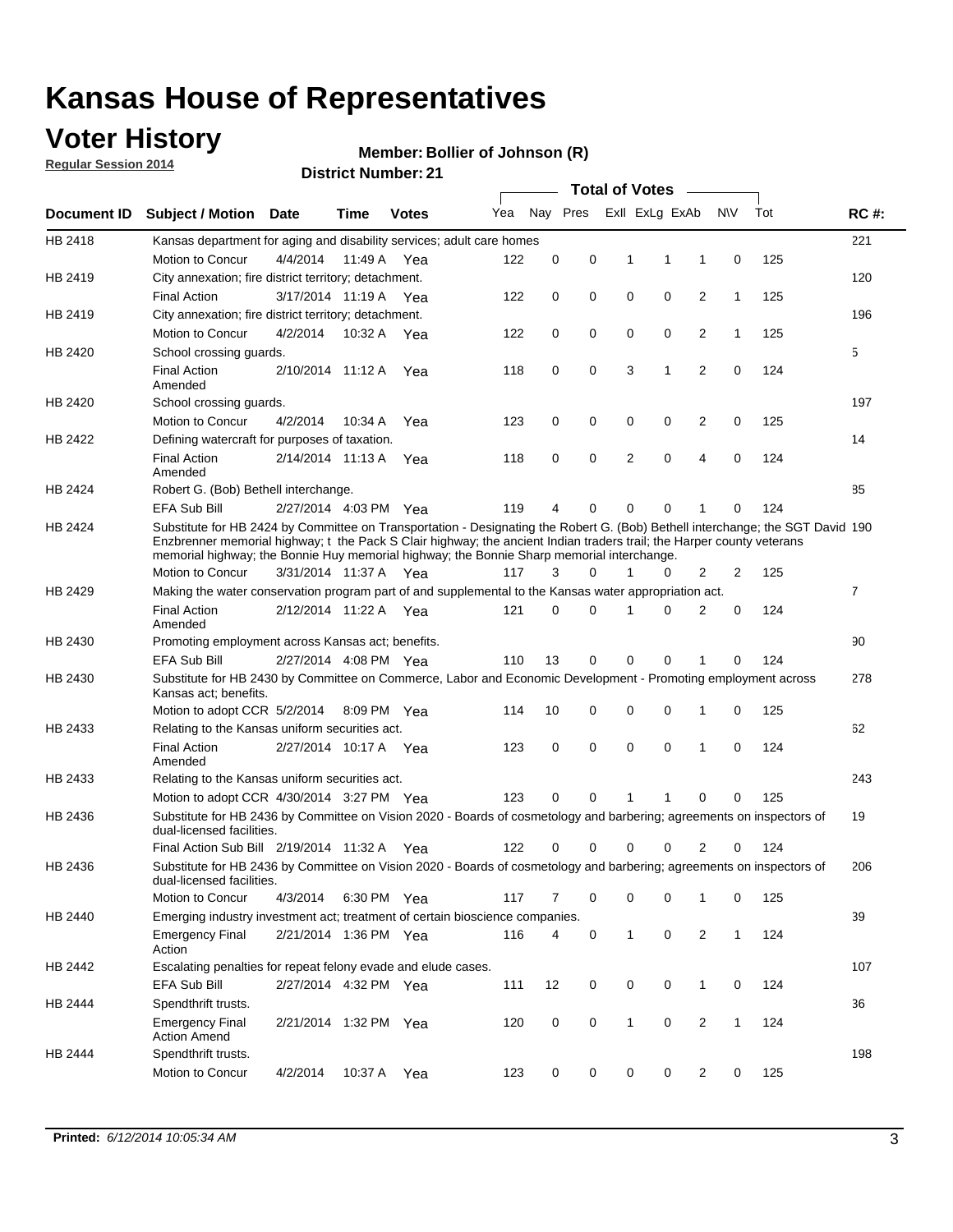### **Voter History Regular Session 2014**

| Member: Bollier of Johnson (R) |  |
|--------------------------------|--|
|--------------------------------|--|

| <b>District Number: 21</b> |  |  |
|----------------------------|--|--|

|                    |                                                                                                                                                                                                                                                                                                                                 |                       |      |              |     |          | <b>Total of Votes</b> |  |                |   |                |             |     |             |
|--------------------|---------------------------------------------------------------------------------------------------------------------------------------------------------------------------------------------------------------------------------------------------------------------------------------------------------------------------------|-----------------------|------|--------------|-----|----------|-----------------------|--|----------------|---|----------------|-------------|-----|-------------|
| <b>Document ID</b> | <b>Subject / Motion Date</b>                                                                                                                                                                                                                                                                                                    |                       | Time | <b>Votes</b> | Yea | Nay Pres |                       |  | Exll ExLg ExAb |   |                | <b>NV</b>   | Tot | <b>RC#:</b> |
| HB 2445            | Allowing for criminal discovery materials to be provided to defendant or defendant's counsel.                                                                                                                                                                                                                                   |                       |      |              |     |          |                       |  |                |   |                |             |     | 63          |
|                    | <b>Final Action</b><br>Amended                                                                                                                                                                                                                                                                                                  | 2/27/2014 10:19 A     |      | Yea          | 123 | 0        | 0                     |  | $\Omega$       | 0 | 1              | 0           | 124 |             |
| HB 2446            | District courts; court trustee operations fund. judicial process; concerning sentencing dispositions, probation and postrelease<br>supervision; concerning expungement of driving under the influence and criminal refusal convictions; concerning trials,<br>conduct of jury after case is submitted.                          |                       |      |              |     |          |                       |  |                |   |                |             |     | 8           |
|                    | <b>Final Action</b>                                                                                                                                                                                                                                                                                                             | 2/12/2014 11:23 A     |      | Yea          | 121 | 0        | 0                     |  | 1              | 0 | 2              | 0           | 124 |             |
| HB 2446            | Senate Substitute for HB 2446 by Committee on Judiciary - Courts; allocating moneys from driver's license fees to judicial<br>branch nonjudicial salary adjustment fund; allowing chief justice to authorize expenditures from court trustee operations fund in<br>certain judicial districts; time limits for court decisions. |                       |      |              |     |          |                       |  |                |   |                |             |     | 239         |
|                    | Motion to adopt CCR 4/30/2014 3:01 PM Yea                                                                                                                                                                                                                                                                                       |                       |      |              | 121 | 2        | 0                     |  | 1              | 1 | 0              | 0           | 125 |             |
| <b>HB 2447</b>     | Real property; trespass and liability.                                                                                                                                                                                                                                                                                          |                       |      |              |     |          |                       |  |                |   |                |             |     | 29          |
|                    | <b>Final Action</b><br>Amended                                                                                                                                                                                                                                                                                                  | 2/21/2014 11:14 A     |      | Yea          | 119 | 2        | 0                     |  | 1              | 0 | $\overline{2}$ | 0           | 124 |             |
| HB 2447            | Real property; trespass and liability.                                                                                                                                                                                                                                                                                          |                       |      |              |     |          |                       |  |                |   |                |             |     | 202         |
|                    | Motion to Adopt CCR 4/3/2014                                                                                                                                                                                                                                                                                                    |                       |      | 6:10 PM Yea  | 122 | 2        | 0                     |  | $\mathbf 0$    | 0 | 1              | 0           | 125 |             |
| HB 2448            | Interference with judicial process.                                                                                                                                                                                                                                                                                             |                       |      |              |     |          |                       |  |                |   |                |             |     | 30          |
|                    | <b>Final Action</b>                                                                                                                                                                                                                                                                                                             | 2/21/2014 11:16 A Yea |      |              | 121 | 0        | 0                     |  | 1              | 0 | $\overline{2}$ | 0           | 124 |             |
| HB 2448            | Senate Substitute for HB 2448 by Committee on Judiciary - Updating provisions relating to the Kansas bureau of<br>investigation's DNA database; amending the crime of interference with                                                                                                                                         |                       |      |              |     |          |                       |  |                |   |                |             |     | 240         |
|                    | Motion to adopt CCR 4/30/2014 3:10 PM Yea                                                                                                                                                                                                                                                                                       |                       |      |              | 116 | 7        | 0                     |  | 1              | 1 | $\mathbf 0$    | 0           | 125 |             |
| HB 2451            | Electric utilities; creating the electric highway fee.                                                                                                                                                                                                                                                                          |                       |      |              |     |          |                       |  |                |   |                |             |     | 96          |
|                    | <b>EFA Sub Bill</b>                                                                                                                                                                                                                                                                                                             | 2/27/2014 4:18 PM Yea |      |              | 64  | 59       | 0                     |  | $\Omega$       | 0 | 1              | 0           | 124 |             |
| HB 2451            | Substitute for HB 2451 by Committee on Transportation - Increasing registration fees for electric vehicles.                                                                                                                                                                                                                     |                       |      |              |     |          |                       |  |                |   |                |             |     | 207         |
|                    | Motion to Concur                                                                                                                                                                                                                                                                                                                | 4/3/2014              |      | 6:34 PM Yea  | 94  | 30       | 0                     |  | $\Omega$       | 0 |                | 0           | 125 |             |
| HB 2452            | Substitute for HB 2452 by Committee on Transportation - Distinctive license plates; donate life, disabled veterans, rotary<br>international, Kansas horse council.                                                                                                                                                              |                       |      |              |     |          |                       |  |                |   |                |             |     | 41          |
|                    | <b>EFA Sub Bill</b>                                                                                                                                                                                                                                                                                                             | 2/21/2014 1:39 PM Yea |      |              | 120 | 0        | 0                     |  |                | 0 | 2              | 1           | 124 |             |
| HB 2452            | Substitute for HB 2452 by Committee on Transportation - Distinctive license plates; donate life, disabled veterans, rotary<br>international, Kansas horse council, motorcycles.                                                                                                                                                 |                       |      |              |     |          |                       |  |                |   |                |             |     | 208         |
|                    | Motion to Concur                                                                                                                                                                                                                                                                                                                | 4/3/2014              |      | 6:37 PM Yea  | 123 | 1        | 0                     |  | 0              | 0 | 1              | 0           | 125 |             |
| HB 2453            | Protecting religious freedom regarding marriage.                                                                                                                                                                                                                                                                                |                       |      |              |     |          |                       |  |                |   |                |             |     | 9           |
|                    | <b>Final Action</b><br>Amended                                                                                                                                                                                                                                                                                                  | 2/12/2014 11:28 A Nay |      |              | 72  | 49       | 0                     |  | 1              | 0 | $\overline{2}$ | 0           | 124 |             |
| HB 2455            | Property tax exemption for certain utility systems located on military installation.                                                                                                                                                                                                                                            |                       |      |              |     |          |                       |  |                |   |                |             |     | 108         |
|                    | <b>Emergency Final</b><br><b>Action Amend</b>                                                                                                                                                                                                                                                                                   | 3/6/2014              |      | 11:23 A Yea  | 119 | 1        | 0                     |  | 2              | 1 | $\overline{2}$ | $\mathbf 0$ | 125 |             |
| HB 2456            | Property taxation; defining commercial and industrial machinery and equipment; motor vehicles, members of military service<br>and active guard and reservists.                                                                                                                                                                  |                       |      |              |     |          |                       |  |                |   |                |             |     | 49          |
|                    | <b>Final Action</b><br>Amended                                                                                                                                                                                                                                                                                                  | 2/26/2014 11:32 A Yea |      |              | 100 | 23       | 0                     |  | 0              | 0 | 1              | 0           | 124 |             |
| HB 2463            | Creating civil liability for acts of terrorism; forfeiture of property related to violations of certain criminal acts.                                                                                                                                                                                                          |                       |      |              |     |          |                       |  |                |   |                |             |     | 50          |
|                    | <b>Final Action</b><br>Amended                                                                                                                                                                                                                                                                                                  | 2/26/2014 11:33 A Yea |      |              | 123 | 0        | 0                     |  | $\mathbf 0$    | 0 | $\mathbf{1}$   | 0           | 124 |             |
| HB 2463            | Creating civil liability for acts of terrorism; forfeiture of property related to violations of certain criminal acts.                                                                                                                                                                                                          |                       |      |              |     |          |                       |  |                |   |                |             |     | 194         |
|                    | Motion to Concur                                                                                                                                                                                                                                                                                                                | 4/1/2014              |      | 10:46 A Yea  | 123 | 0        | 0                     |  | $\mathbf{1}$   | 0 | 1              | 0           | 125 |             |
| HB 2464            | Allowing banks, trust companies and savings and loans to claim the expensing deduction for privilege tax filers under the<br>Kansas income tax act.                                                                                                                                                                             |                       |      |              |     |          |                       |  |                |   |                |             |     | 15          |
|                    | <b>Final Action</b><br>Amended                                                                                                                                                                                                                                                                                                  | 2/14/2014 11:14 A Yea |      |              | 118 | 0        | 0                     |  | 2              | 0 |                | 0           | 124 |             |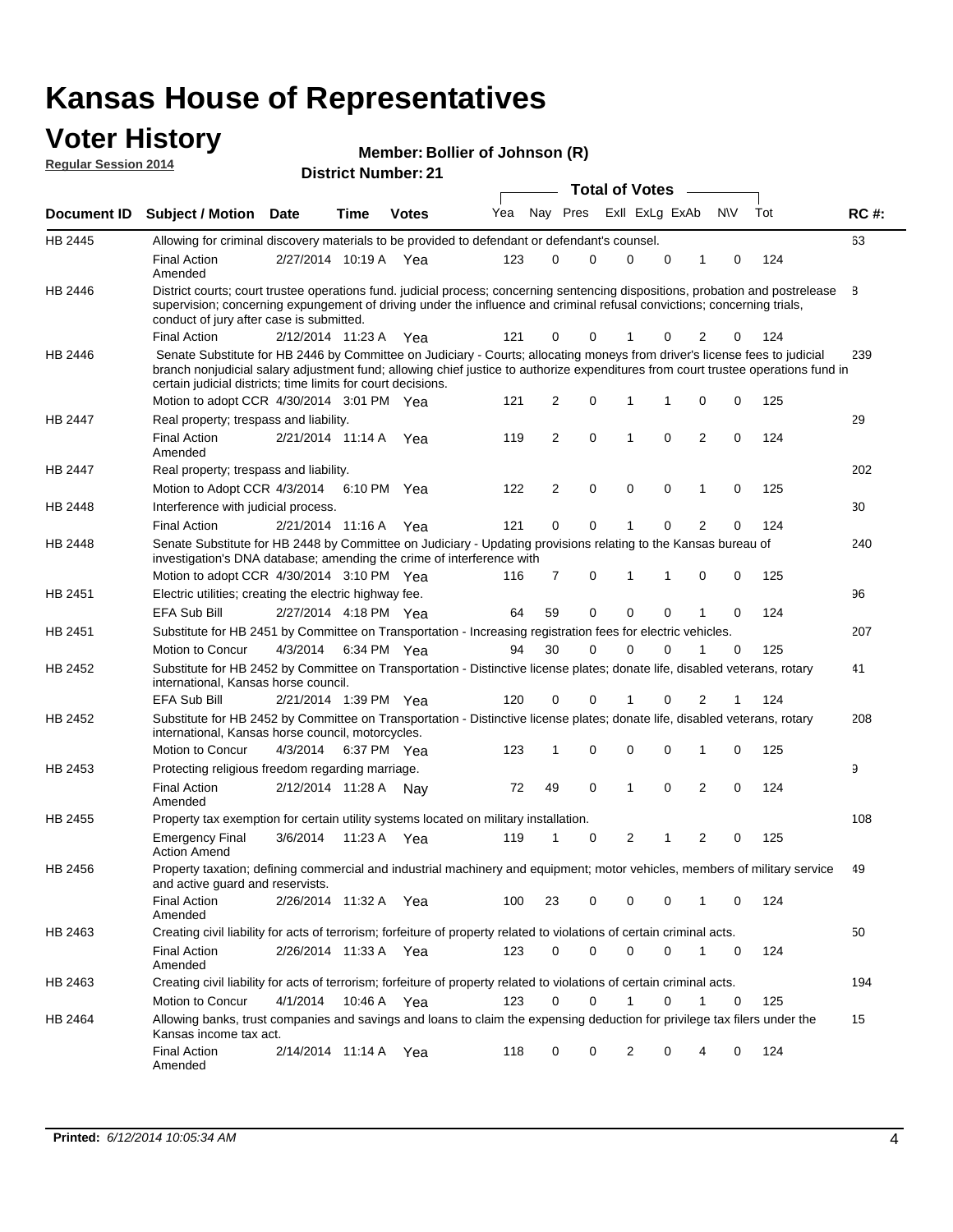## **Voter History**

**Regular Session 2014**

#### **Member: Bollier of Johnson (R)**

|                    |                                                                                                                                                                             |                       |             |              |     |                | <b>Total of Votes</b> |   |              |                |                |              |     |             |
|--------------------|-----------------------------------------------------------------------------------------------------------------------------------------------------------------------------|-----------------------|-------------|--------------|-----|----------------|-----------------------|---|--------------|----------------|----------------|--------------|-----|-------------|
| <b>Document ID</b> | <b>Subject / Motion Date</b>                                                                                                                                                |                       | Time        | <b>Votes</b> | Yea |                | Nay Pres              |   |              | Exll ExLg ExAb |                | <b>NV</b>    | Tot | <b>RC#:</b> |
| HB 2466            | Relating to administrative procedure; judicial review.                                                                                                                      |                       |             |              |     |                |                       |   |              |                |                |              |     | 37          |
|                    | <b>Emergency Final</b><br><b>Action Amend</b>                                                                                                                               | 2/21/2014 1:33 PM Yea |             |              | 118 | 2              | 0                     |   | 1            | 0              | 2              | 1            | 124 |             |
| HB 2470            | Purchasing authority for certain insurance by the state board of regents for state educational institutions.                                                                |                       |             |              |     |                |                       |   |              |                |                |              |     | 16          |
|                    | <b>Final Action</b>                                                                                                                                                         | 2/17/2014 11:20 A Yea |             |              | 120 | 0              | 0                     |   | 3            | 0              | 1              | 0            | 124 |             |
| HB 2475            | Personal financial literacy program as a requirement for high school graduation.                                                                                            |                       |             |              |     |                |                       |   |              |                |                |              |     | 126         |
|                    | <b>Final Action</b><br>Amended                                                                                                                                              | 3/19/2014 11:22 A Yea |             |              | 110 | 12             |                       | 0 | 0            | 1              | 2              | $\mathbf 0$  | 125 |             |
| <b>HB 2478</b>     | Venue for crimes committed with an electronic device.                                                                                                                       |                       |             |              |     |                |                       |   |              |                |                |              |     | 51          |
|                    | <b>Final Action</b>                                                                                                                                                         | 2/26/2014 11:34 A     |             | Yea          | 123 | 0              |                       | 0 | $\Omega$     | 0              | 1              | 0            | 124 |             |
| HB 2479            | Removing 2015 sunset provision from law requiring ignition interlock device after first test failure or alcohol or drug-related<br>conviction.                              |                       |             |              |     |                |                       |   |              |                |                |              |     | 115         |
|                    | <b>Final Action</b><br>Amended                                                                                                                                              | 3/14/2014 11:14 A     |             | Yea          | 117 | 0              | 0                     |   | 2            | 1              | 4              | 1            | 125 |             |
| HB 2479            | Removing 2015 sunset provision from law requiring ignition interlock device after first test failure or alcohol or drug-related<br>conviction.                              |                       |             |              |     |                |                       |   |              |                |                |              |     | 210         |
|                    | Motion to Concur                                                                                                                                                            | 4/3/2014              |             | 6:47 PM Yea  | 122 | $\overline{2}$ |                       | 0 | 0            | 0              | 1              | 0            | 125 |             |
| HB 2480            | Repealing the review of TeleKansas I.                                                                                                                                       |                       |             |              |     |                |                       |   |              |                |                |              |     | 64          |
|                    | <b>Final Action</b><br>Amended                                                                                                                                              | 2/27/2014 10:20 A Yea |             |              | 123 | 0              | 0                     |   | $\mathbf 0$  | 0              | 1              | 0            | 124 |             |
| HB 2480            | Repealing the review of TeleKansas I.                                                                                                                                       |                       |             |              |     |                |                       |   |              |                |                |              |     | 250         |
|                    | Motion to Concur                                                                                                                                                            | 5/1/2014              | 1:54 PM Yea |              | 123 | 1              | 0                     |   | 0            | 0              | 0              | $\mathbf{1}$ | 125 |             |
| HB 2482            | Authority of state corporation commission to intervene in court proceedings.                                                                                                |                       |             |              |     |                |                       |   |              |                |                |              |     | 65          |
|                    | <b>Final Action</b><br>Amended                                                                                                                                              | 2/27/2014 10:21 A     |             | Yea          | 121 | 2              |                       | 0 | 0            | 0              | 1              | 0            | 124 |             |
| HB 2482            | Senate Substitute for HB 2482 by Committee on Utilities - Creating the energy efficiency investment act.                                                                    |                       |             |              |     |                |                       |   |              |                |                |              |     | 211         |
|                    | Motion to Concur                                                                                                                                                            | 4/3/2014 7:02 PM Yea  |             |              | 99  | 25             |                       | 0 | 0            | 0              | 1              | 0            | 125 |             |
| HB 2487            | Construction of electric transmission lines and certificates of public convenience and necessity.                                                                           |                       |             |              |     |                |                       |   |              |                |                |              |     | 66          |
|                    | <b>Final Action</b><br>Amended                                                                                                                                              | 2/27/2014 10:22 A Yea |             |              | 113 | 10             |                       | 0 | 0            | 0              | 1              | 0            | 124 |             |
| HB 2487            | Relating to the powers and duties of the state corporation commission; construction of electric transmission lines and<br>certificates of public convenience and necessity. |                       |             |              |     |                |                       |   |              |                |                |              |     | 254         |
|                    | Sub motion to concur 5/1/2014 4:36 PM Yea                                                                                                                                   |                       |             |              | 117 | 8              |                       | 0 | 0            | $\mathbf 0$    | 0              | 0            | 125 |             |
| HB 2488            | Kansas electric transmission authority and the purpose and composition of the authority.                                                                                    |                       |             |              |     |                |                       |   |              |                |                |              |     | 10          |
|                    | <b>Final Action</b><br>Amended                                                                                                                                              | 2/12/2014 11:30 A Yea |             |              | 108 | 13             |                       | 0 | 1            | $\mathbf 0$    | 2              | $\mathbf 0$  | 124 |             |
| <b>HB 2488</b>     | Kansas electric transmission authority and the purpose and composition of the authority.                                                                                    |                       |             |              |     |                |                       |   |              |                |                |              |     | 158         |
|                    | Motion to Concur                                                                                                                                                            | 3/25/2014 10:43 A     |             | Yea          | 107 | 15             |                       | 0 | 1            | 0              | 2              | 0            | 125 |             |
| HB 2489            | Legislative review of exceptions to disclosure of public records.                                                                                                           |                       |             |              |     |                |                       |   |              |                |                |              |     | 67          |
|                    | <b>Final Action</b><br>Amended                                                                                                                                              | 2/27/2014 10:23 A Yea |             |              | 122 | $\mathbf{1}$   |                       | 0 | 0            | 0              | 1              | 0            | 124 |             |
| HB 2490            | Criminal procedure; conduct of jury after case is submitted.                                                                                                                |                       |             |              |     |                |                       |   |              |                |                |              |     | 31          |
|                    | <b>Final Action</b><br>Amended                                                                                                                                              | 2/21/2014 11:17 A Yea |             |              | 121 | 0              |                       | 0 | $\mathbf{1}$ | $\mathbf 0$    | $\overline{2}$ | 0            | 124 |             |
| HB 2490            | Capital murder; attempt; murder in the first degree; sentencing.                                                                                                            |                       |             |              |     |                |                       |   |              |                |                |              |     | 241         |
|                    | Motion to adopt CCR 4/30/2014 3:16 PM Yea                                                                                                                                   |                       |             |              | 123 | 0              |                       | 0 | $\mathbf{1}$ | 1              | 0              | 0            | 125 |             |
| HB 2491            | Kansas tort claims act; attorney may appear in small claims action.                                                                                                         |                       |             |              |     |                |                       |   |              |                |                |              |     | 20          |
|                    | <b>Final Action</b><br>Amended                                                                                                                                              | 2/19/2014 11:34 A Yea |             |              | 120 | $\overline{2}$ |                       | 0 | 0            | 0              | 2              | 0            | 124 |             |
| HB 2491            | Kansas tort claims act; attorney may appear in small claims action.                                                                                                         |                       |             |              |     |                |                       |   |              |                |                |              |     | 199         |
|                    | Motion to Concur                                                                                                                                                            | 4/2/2014              |             | 10:40 A Yea  | 121 | $\overline{2}$ |                       | 0 | 0            | 0              | $\overline{2}$ | 0            | 125 |             |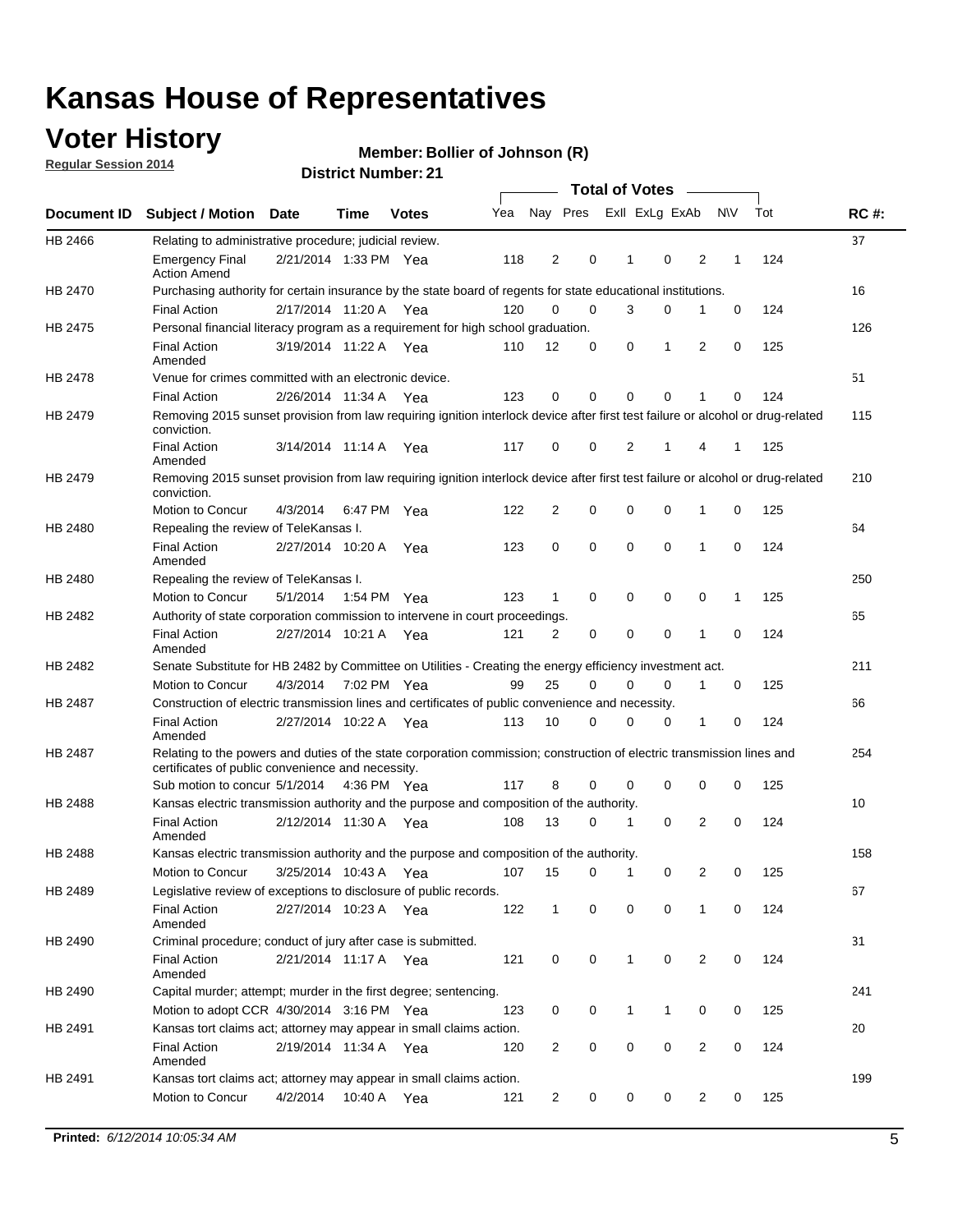### **Voter History**

**Regular Session 2014**

#### **Member: Bollier of Johnson (R)**

|             |                                                                                                                                                                                                                                                        |                       |             | <b>DISTRICT MAILINGLES</b> |     |          |          | Total of Votes – |             |                |              |     |              |
|-------------|--------------------------------------------------------------------------------------------------------------------------------------------------------------------------------------------------------------------------------------------------------|-----------------------|-------------|----------------------------|-----|----------|----------|------------------|-------------|----------------|--------------|-----|--------------|
| Document ID | <b>Subject / Motion Date</b>                                                                                                                                                                                                                           |                       | Time        | <b>Votes</b>               | Yea |          | Nay Pres | Exll ExLg ExAb   |             |                | N\V          | Tot | <b>RC#:</b>  |
| HB 2493     | Relating to surety regulation, appearance bonds and unlawful sexual relations.                                                                                                                                                                         |                       |             |                            |     |          |          |                  |             |                |              |     | 23           |
|             | <b>Final Action</b><br>Amended                                                                                                                                                                                                                         | 2/20/2014 11:14 A Yea |             |                            | 113 | 10       | 0        | 0                | $\mathbf 0$ | $\mathbf 0$    | $\mathbf 1$  | 124 |              |
| HB 2495     | Concerning sentencing dispositions, probation and postrelease supervision.                                                                                                                                                                             |                       |             |                            |     |          |          |                  |             |                |              |     | 24           |
|             | <b>Final Action</b><br>Amended                                                                                                                                                                                                                         | 2/20/2014 11:17 A     |             | Yea                        | 122 | 1        | 0        | 0                | 0           | $\mathbf 0$    | -1           | 124 |              |
| HB 2501     | Human trafficking and related crimes; penalties for buying sexual relations; records and reporting by courts; staff secure facility 25<br>requirements.                                                                                                |                       |             |                            |     |          |          |                  |             |                |              |     |              |
|             | <b>Final Action</b><br>Amended                                                                                                                                                                                                                         | 2/20/2014 11:18 A Yea |             |                            | 123 | 0        | $\Omega$ | 0                | $\Omega$    | $\mathbf 0$    | 1            | 124 |              |
| HB 2502     | Allowing victim notification on status change of person confined.                                                                                                                                                                                      |                       |             |                            |     |          |          |                  |             |                |              |     | 26           |
|             | <b>Final Action</b>                                                                                                                                                                                                                                    | 2/20/2014 11:20 A Yea |             |                            | 123 | 0        | 0        | 0                | 0           | $\mathbf 0$    |              | 124 |              |
| HB 2503     | Substitute for HB 2503 by Committee on Federal and State Affairs -- Carrying of concealed handguns by law enforcement<br>officers.                                                                                                                     |                       |             |                            |     |          |          |                  |             |                |              |     | 230          |
|             | Final Action Sub Bill 4/5/2014                                                                                                                                                                                                                         |                       | 10:22A      | Yea                        | 119 | 1        | 0        | 0                | 0           |                |              | 125 |              |
| HB 2504     | Repealing outdated provisions relating to the purchase of certain real estate by the department of corrections.                                                                                                                                        |                       |             |                            |     |          |          |                  |             |                |              |     | 18           |
|             | <b>Final Action</b>                                                                                                                                                                                                                                    | 2/19/2014 11:31 A     |             | Yea                        | 122 | $\Omega$ | $\Omega$ | 0                | 0           | $\overline{2}$ | 0            | 124 |              |
| HB 2506     | Repealing K.S.A. 72-60b03, the effective date of the midwestern higher education compact act.                                                                                                                                                          |                       |             |                            |     |          |          |                  |             |                |              |     | 52           |
|             | <b>Final Action</b>                                                                                                                                                                                                                                    | 2/26/2014 11:35 A Yea |             |                            | 122 | 1        | 0        | 0                | 0           | 1              | 0            | 124 |              |
| HB 2506     | Senate Substitute for HB 2506 by Committee on Ways and Means - Education; appropriations for FY 2014 and FY 2015 for<br>various state agencies; amendments concerning postsecondary education; amendments to provisions relating to school<br>finance. |                       |             |                            |     |          |          |                  |             |                |              |     | 238          |
|             | Motion to Adopt CCR 4/6/2014                                                                                                                                                                                                                           |                       | 9:45 PM Nav |                            | 63  | 57       | 0        | 0                | 0           | 4              | $\mathbf{1}$ | 125 |              |
| HB 2509     | Emergency medical services amendments.                                                                                                                                                                                                                 |                       |             |                            |     |          |          |                  |             |                |              |     | 101          |
|             | <b>Emergency Final</b><br><b>Action Amend</b>                                                                                                                                                                                                          | 2/27/2014 4:24 PM Yea |             |                            | 123 | 0        | $\Omega$ | $\Omega$         | $\Omega$    | 1              | $\Omega$     | 124 |              |
| HB 2510     | Pharmacists and pharmacies; pharmacy technicians; registration and grounds for denial of registration.                                                                                                                                                 |                       |             |                            |     |          |          |                  |             |                |              |     | 84           |
|             | <b>Emergency Final</b><br>Action                                                                                                                                                                                                                       | 2/27/2014 4:01 PM Yea |             |                            | 71  | 52       | $\Omega$ | 0                | 0           | 1              | 0            | 124 |              |
| HB 2511     | Liability for property tax on personal property; sale or abandonment of personal property.                                                                                                                                                             |                       |             |                            |     |          |          |                  |             |                |              |     | 27           |
|             | <b>Final Action</b>                                                                                                                                                                                                                                    | 2/20/2014 11:21 A Yea |             |                            | 123 | $\Omega$ | 0        | 0                | 0           | 1              | 0            | 124 |              |
| HB 2514     | Exemption for Federal Home Loan Bank in certain insolvency proceedings involving insurance companies.                                                                                                                                                  |                       |             |                            |     |          |          |                  |             |                |              |     | $\mathbf{2}$ |
|             | <b>Final Action</b>                                                                                                                                                                                                                                    | 2/10/2014 11:08 A     |             | Yea                        | 118 | $\Omega$ | $\Omega$ | 3                | 1           | 2              | 0            | 124 |              |
| HB 2515     | Insurance; confidentiality of work papers from analysis of analysis of financial regulation or market regulation of insurance<br>company or affiliates.                                                                                                |                       |             |                            |     |          |          |                  |             |                |              |     | 82           |
|             | <b>Emergency Final</b><br>Action                                                                                                                                                                                                                       | 2/27/2014 3:58 PM Yea |             |                            | 123 | 0        | 0        | 0                | 0           | -1             | $\Omega$     | 124 |              |
| HB 2515     | Updating statutory references and making corresponding changes due to Executive Reorganization Order No. 41.                                                                                                                                           |                       |             |                            |     |          |          |                  |             |                |              |     | 269          |
|             | Motion to Adopt CCR 5/2/2014 3:31 PM Yea                                                                                                                                                                                                               |                       |             |                            | 118 | 4        | 0        | 0                | 1           | 1              | 1            | 125 |              |
| HB 2516     | Amendments relating to health care provider liability insurance and to companies organized to provide such insurance.                                                                                                                                  |                       |             |                            |     |          |          |                  |             |                |              |     | 3            |
|             | <b>Final Action</b><br>Amended                                                                                                                                                                                                                         | 2/10/2014 11:10 A Yea |             |                            | 118 | 0        | 0        | 3                | 1           | 2              | 0            | 124 |              |
| HB 2516     | Amendments relating to health care provider liability insurance and to companies organized to provide such insurance.                                                                                                                                  |                       |             |                            |     |          |          |                  |             |                |              |     | 191          |
|             | Motion to Concur                                                                                                                                                                                                                                       | 3/31/2014 11:40 A Yea |             |                            | 121 | 0        | 0        | 1                | 0           | 2              | $\mathbf{1}$ | 125 |              |
| HB 2518     | Relating to ballot language statements.                                                                                                                                                                                                                |                       |             |                            |     |          |          |                  |             |                |              |     | 40           |
|             | <b>Emergency Final</b><br><b>Action Amend</b>                                                                                                                                                                                                          | 2/21/2014 1:37 PM Yea |             |                            | 116 | 4        | 0        | 1                | 0           | 2              | 1            | 124 |              |
| HB 2525     | Kansas money transmitter act concerning change of controlling interest and notification.                                                                                                                                                               |                       |             |                            |     |          |          |                  |             |                |              |     | 32           |
|             | <b>Final Action</b>                                                                                                                                                                                                                                    | 2/21/2014 11:18 A Yea |             |                            | 105 | 16       | 0        | 1                | 0           | 2              | 0            | 124 |              |
| HB 2525     | Kansas money transmitter act concerning change of controlling interest and notification.                                                                                                                                                               |                       |             |                            |     |          |          |                  |             |                |              |     | 252          |
|             | Motion to Concur                                                                                                                                                                                                                                       | 5/1/2014              | 1:59 PM Yea |                            | 112 | 13       | 0        | 0                | 0           | 0              | 0            | 125 |              |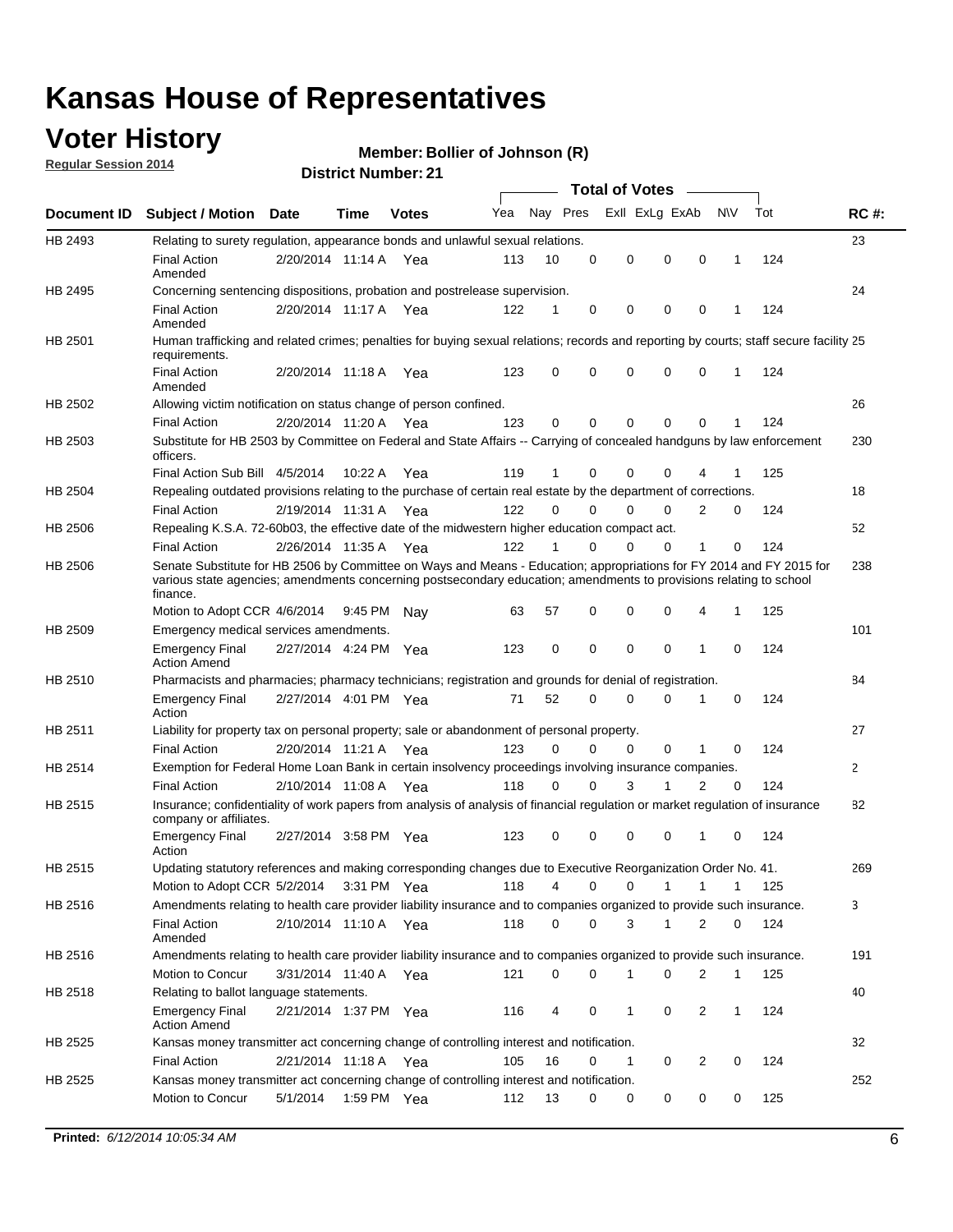### **Voter History Regular Session 2014**

|  |  | Member: Bollier of Johnson (R) |  |
|--|--|--------------------------------|--|
|--|--|--------------------------------|--|

|                |                                                                                                                                                                                                                                                                                                                                           |                       |             | PISUIVLINUIIIDULLAI |     |    |             | <b>Total of Votes</b> |                |     |   |     |             |
|----------------|-------------------------------------------------------------------------------------------------------------------------------------------------------------------------------------------------------------------------------------------------------------------------------------------------------------------------------------------|-----------------------|-------------|---------------------|-----|----|-------------|-----------------------|----------------|-----|---|-----|-------------|
| Document ID    | <b>Subject / Motion Date</b>                                                                                                                                                                                                                                                                                                              |                       | Time        | <b>Votes</b>        | Yea |    | Nay Pres    |                       | Exll ExLg ExAb | N\V |   | Tot | <b>RC#:</b> |
| HB 2533        | Changing interest credit amounts, member distributions upon termination or death and retirement annuities under the KPERS 42                                                                                                                                                                                                              |                       |             |                     |     |    |             |                       |                |     |   |     |             |
|                | Act of 2015.<br><b>Emergency Final</b><br><b>Action Amend</b>                                                                                                                                                                                                                                                                             | 2/21/2014 1:40 PM Yea |             |                     | 94  | 26 | 0           | $\mathbf{1}$          | 0              | 2   | 1 | 124 |             |
| HB 2537        | Eliminating font size and type requirement for disclosure statements contained in insurance contracts and explanatory<br>materials printed in any language other than English.                                                                                                                                                            |                       |             |                     |     |    |             |                       |                |     |   |     | 81          |
|                | <b>Emergency Final</b><br>Action                                                                                                                                                                                                                                                                                                          | 2/27/2014 3:56 PM Yea |             |                     | 119 | 4  | 0           | 0                     | 0              | 1   | 0 | 124 |             |
| HB 2537        | Insurance; eliminating font and type requirements for certain non-English insurance documents; confidentiality of certain<br>documents; continuation of health insurance for spouse and children of certain emergency personnel and employees of the<br>department of corrections; purchase of certain insurance by the state fair board. |                       |             |                     |     |    |             |                       |                |     |   |     | 249         |
|                | Motion to adopt CCR 4/30/2014 3:58 PM Yea                                                                                                                                                                                                                                                                                                 |                       |             |                     | 122 | 0  | 0           | 1                     | -1             | 0   | 1 | 125 |             |
| HB 2538        | Giving landowner right of first refusal for antlers of deer illegally shot on landowner's property.                                                                                                                                                                                                                                       |                       |             |                     |     |    |             |                       |                |     |   |     | 102         |
|                | <b>Emergency Final</b><br><b>Action Amend</b>                                                                                                                                                                                                                                                                                             | 2/27/2014 4:26 PM Nay |             |                     | 106 | 17 | 0           | 0                     | 0              | 1   | 0 | 124 |             |
| HB 2541        | Substitute for HB2541 by Committee on Local Government—plastic bottles and containers; labeling; solid waste landfill<br>restrictions.                                                                                                                                                                                                    |                       |             |                     |     |    |             |                       |                |     |   |     | 121         |
|                | Final Action Sub Bill 3/17/2014 11:21 A                                                                                                                                                                                                                                                                                                   |                       |             | Nav                 | 102 | 21 | 0           | 0                     | 0              | 2   | 0 | 125 |             |
| HB 2542        | Property tax exemption for amateur-built aircraft.                                                                                                                                                                                                                                                                                        |                       |             |                     |     |    |             |                       |                |     |   |     | 112         |
|                | <b>Final Action</b><br>Amended                                                                                                                                                                                                                                                                                                            | 3/13/2014 11:22 A Yea |             |                     | 116 | 4  | 0           | $\mathbf{1}$          | 1              | 2   | 1 | 125 |             |
| HB 2544        | Authorizing postsecondary educational institutions to enter into the state authorization reciprocity agreement to provide<br>distance education.                                                                                                                                                                                          |                       |             |                     |     |    |             |                       |                |     |   |     | 17          |
|                | <b>Final Action</b>                                                                                                                                                                                                                                                                                                                       | 2/17/2014 11:21 A Yea |             |                     | 120 | 0  | 0           | 3                     | 0              | 1   | 0 | 124 |             |
| HB 2545        | Extending sunset date on certain agriculture fees from July 1, 2015, to July 1, 2019.                                                                                                                                                                                                                                                     |                       |             |                     |     |    |             |                       |                |     |   |     | 68          |
|                | <b>Final Action</b><br>Amended                                                                                                                                                                                                                                                                                                            | 2/27/2014 10:25 A Yea |             |                     | 99  | 24 | 0           | $\mathbf 0$           | $\Omega$       | 1   | 0 | 124 |             |
| <b>HB 2547</b> | Changing the map copy requirement in mining permit application.                                                                                                                                                                                                                                                                           |                       |             |                     |     |    |             |                       |                |     |   |     | 53          |
|                | <b>Final Action</b>                                                                                                                                                                                                                                                                                                                       | 2/26/2014 11:36 A     |             | Yea                 | 123 | 0  | 0           | 0                     | 0              | 1   | 0 | 124 |             |
| HB 2548        | Creating the water program management fund and transferring the air quality fee fund.                                                                                                                                                                                                                                                     |                       |             |                     |     |    |             |                       |                |     |   |     | 46          |
|                | <b>Emergency Final</b><br>Action                                                                                                                                                                                                                                                                                                          | 2/21/2014 1:46 PM Yea |             |                     | 119 | 1  | 0           | 1                     | 0              | 2   | 1 | 124 |             |
| HB 2549        | Allowing burial of hazardous waste on-site.                                                                                                                                                                                                                                                                                               |                       |             |                     |     |    |             |                       |                |     |   |     | 54          |
|                | <b>Final Action</b>                                                                                                                                                                                                                                                                                                                       | 2/26/2014 11:38 A     |             | Yea                 | 123 | 0  | $\mathbf 0$ | 0                     | 0              | 1   | 0 | 124 |             |
| HB 2550        | Repeal of the atmospheric mercury deposition monitoring network.                                                                                                                                                                                                                                                                          |                       |             |                     |     |    |             |                       |                |     |   |     | 33          |
|                | <b>Final Action</b>                                                                                                                                                                                                                                                                                                                       | 2/21/2014 11:20 A Yea |             |                     | 92  | 29 | 0           | 1                     | 0              | 2   | 0 | 124 |             |
| HB 2551        | Repealing regulation of PCB disposal facilities.                                                                                                                                                                                                                                                                                          |                       |             |                     |     |    |             |                       |                |     |   |     | 47          |
|                | <b>Emergency Final</b><br>Action Amend                                                                                                                                                                                                                                                                                                    | 2/21/2014 1:47 PM Yea |             |                     | 100 | 20 | 0           | 1                     | 0              | 2   | 1 | 124 |             |
| HB 2551        | Repealing the regulation of PCB disposal facilities; making changes to the atmospheric mercury deposition monitoring network 271<br>and the disposal of plastic bottles, containers and solid waste.                                                                                                                                      |                       |             |                     |     |    |             |                       |                |     |   |     |             |
|                | Motion to Adopt CCR 5/2/2014 3:45 PM Nav                                                                                                                                                                                                                                                                                                  |                       |             |                     | 105 | 17 | 0           | 0                     | 1              | 1   | 1 | 125 |             |
| HB 2552        | Managed care organizations, prompt payment.                                                                                                                                                                                                                                                                                               |                       |             |                     |     |    |             |                       |                |     |   |     | 69          |
|                | <b>Final Action</b><br>Amended                                                                                                                                                                                                                                                                                                            | 2/27/2014 10:26 A Yea |             |                     | 123 | 0  | 0           | 0                     | 0              | 1   | 0 | 124 |             |
| HB 2552        | Kansas medical assistance program; managed care organizations; consent for expansion of certain medicaid services.                                                                                                                                                                                                                        |                       |             |                     |     |    |             |                       |                |     |   |     | 225         |
|                | Motion to Concur                                                                                                                                                                                                                                                                                                                          | 4/4/2014              | 6:13 PM Nay |                     | 68  | 54 | 0           | 0                     | 1              | 2   | 0 | 125 |             |
| HB 2553        | Health care compact.                                                                                                                                                                                                                                                                                                                      |                       |             |                     |     |    |             |                       |                |     |   |     | 141         |
|                | <b>Final Action</b>                                                                                                                                                                                                                                                                                                                       | 3/24/2014 10:15 A     |             | Nay                 | 74  | 48 | 0           | 0                     | 0              | 3   | 0 | 125 |             |
| HB 2555        | Release of information in support of arrest warrants and search warrants.                                                                                                                                                                                                                                                                 |                       |             |                     |     |    |             |                       |                |     |   |     | 86          |
|                | <b>Emergency Final</b><br><b>Action Amend</b>                                                                                                                                                                                                                                                                                             | 2/27/2014 4:04 PM Yea |             |                     | 113 | 10 | 0           | 0                     | 0              | 1   | 0 | 124 |             |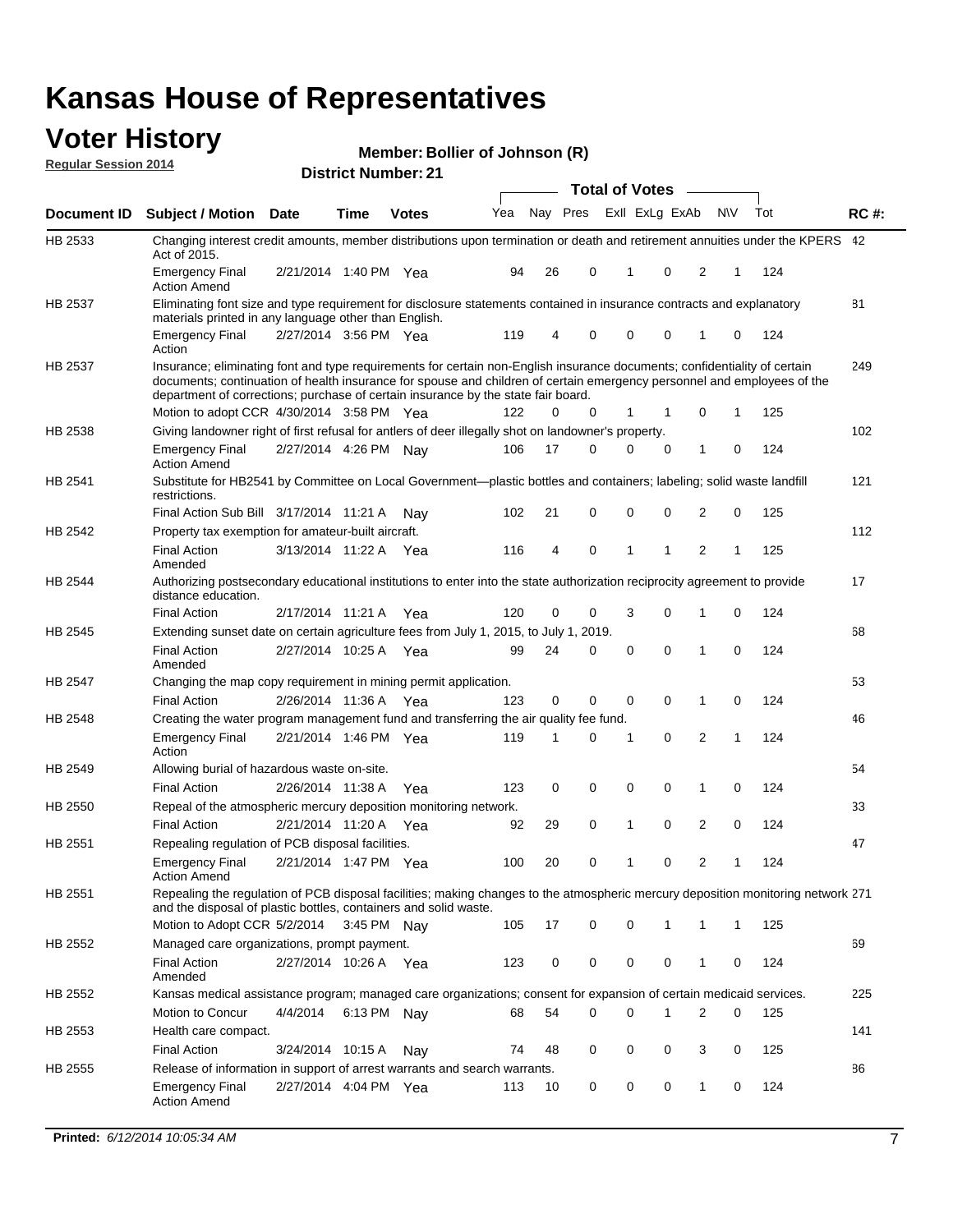## **Voter History**

**Regular Session 2014**

| <b>District Number: 21</b> |
|----------------------------|
|                            |

|             |                                                                                                                                                                                                                                                                                                                                                           |                       | ul Ituliin    |              |     |          |             | <b>Total of Votes</b> |             |                |              |     |             |
|-------------|-----------------------------------------------------------------------------------------------------------------------------------------------------------------------------------------------------------------------------------------------------------------------------------------------------------------------------------------------------------|-----------------------|---------------|--------------|-----|----------|-------------|-----------------------|-------------|----------------|--------------|-----|-------------|
| Document ID | <b>Subject / Motion Date</b>                                                                                                                                                                                                                                                                                                                              |                       | <b>Time</b>   | <b>Votes</b> | Yea | Nay Pres |             | ExII ExLg ExAb        |             |                | <b>NV</b>    | Tot | <b>RC#:</b> |
| HB 2557     | Changing penalties for certain taxpayers who file incorrect returns under Kansas income tax act.                                                                                                                                                                                                                                                          |                       |               |              |     |          |             |                       |             |                |              |     | 21          |
|             | <b>Final Action</b><br>Amended                                                                                                                                                                                                                                                                                                                            | 2/19/2014 11:35 A Yea |               |              | 122 | $\Omega$ | $\Omega$    | $\mathbf 0$           | 0           | $\overline{2}$ | 0            | 124 |             |
| HB 2561     | Licensure of pharmacists and registration of pharmacy interns by board of pharmacy.                                                                                                                                                                                                                                                                       |                       |               |              |     |          |             |                       |             |                |              |     | 55          |
|             | <b>Final Action</b>                                                                                                                                                                                                                                                                                                                                       | 2/26/2014 11:39 A     |               | Yea          | 105 | 18       | 0           | 0                     | 0           | 1              | 0            | 124 |             |
| HB 2564     | Requiring 60-day wait before re-employment for retirement benefit eligibility.                                                                                                                                                                                                                                                                            |                       |               |              |     |          |             |                       |             |                |              |     | 43          |
|             | <b>Emergency Final</b><br>Action                                                                                                                                                                                                                                                                                                                          | 2/21/2014 1:41 PM Yea |               |              | 120 | 0        | 0           | 1                     | $\mathbf 0$ | $\overline{2}$ | 1            | 124 |             |
| HB 2566     | Requiring court fee for forensic audio and video examination services.                                                                                                                                                                                                                                                                                    |                       |               |              |     |          |             |                       |             |                |              |     | 93          |
|             | <b>Emergency Final</b><br>Action                                                                                                                                                                                                                                                                                                                          | 2/27/2014 4:12 PM Yea |               |              | 123 | 0        | 0           | $\mathbf 0$           | $\mathbf 0$ | 1              | 0            | 124 |             |
| HB 2568     | Domestic relations; Kansas family law code; child support guidelines.                                                                                                                                                                                                                                                                                     |                       |               |              |     |          |             |                       |             |                |              |     | 70          |
|             | <b>Final Action</b><br>Amended                                                                                                                                                                                                                                                                                                                            | 2/27/2014 10:27 A Yea |               |              | 123 | 0        | $\mathbf 0$ | $\mathbf 0$           | $\mathbf 0$ | 1              | 0            | 124 |             |
| HB 2568     | Domestic relations; Kansas family law code; child support guidelines.                                                                                                                                                                                                                                                                                     |                       |               |              |     |          |             |                       |             |                |              |     | 268         |
|             | Motion to adopt CCR 5/2/2014                                                                                                                                                                                                                                                                                                                              |                       | $3:28$ PM Yea |              | 123 | 0        | 0           | 0                     | 1           | 1              | 0            | 125 |             |
| HB 2576     | Employment security law; creation of "new employer rate."                                                                                                                                                                                                                                                                                                 |                       |               |              |     |          |             |                       |             |                |              |     | 71          |
|             | <b>Final Action</b><br>Amended                                                                                                                                                                                                                                                                                                                            | 2/27/2014 10:28 A Yea |               |              | 123 | 0        | 0           | $\mathbf 0$           | $\mathbf 0$ | $\mathbf{1}$   | 0            | 124 |             |
| HB 2576     | Employment security law; creation of "new employer rate."                                                                                                                                                                                                                                                                                                 |                       |               |              |     |          |             |                       |             |                |              |     | 159         |
|             | Motion to Concur                                                                                                                                                                                                                                                                                                                                          | 3/25/2014 10:47 A     |               | Yea          | 122 | 0        | 0           | 1                     | 0           | $\overline{2}$ | 0            | 125 |             |
| HB 2577     | Allowing parents to remain anonymous when surrendering an infant under the newborn protection act.                                                                                                                                                                                                                                                        |                       |               |              |     |          |             |                       |             |                |              |     | 56          |
|             | <b>Final Action</b><br>Amended                                                                                                                                                                                                                                                                                                                            | 2/26/2014 11:41 A Yea |               |              | 123 | 0        | 0           | 0                     | 0           | 1              | 0            | 124 |             |
| HB 2577     | Allowing parents to remain anonymous when surrendering an infant under the newborn protection act.                                                                                                                                                                                                                                                        |                       |               |              |     |          |             |                       |             |                |              |     | 220         |
|             | Motion to Concur                                                                                                                                                                                                                                                                                                                                          | 4/4/2014              | 11:45 A       | Yea          | 121 | $\Omega$ | 0           |                       |             | 1              | $\mathbf{1}$ | 125 |             |
| HB 2578     | Certification by chief law enforcement officer for transfer of a firearm when required by federal law.                                                                                                                                                                                                                                                    |                       |               |              |     |          |             |                       |             |                |              |     | 122         |
|             | <b>Final Action</b><br>Amended                                                                                                                                                                                                                                                                                                                            | 3/17/2014 11:22 A Yea |               |              | 123 | 0        | 0           | 0                     | 0           | 2              | 0            | 125 |             |
| HB 2578     | Regulating the possession of weapons.                                                                                                                                                                                                                                                                                                                     |                       |               |              |     |          |             |                       |             |                |              |     | 235         |
|             | Motion to Adopt CCR 4/5/2014 4:40 PM                                                                                                                                                                                                                                                                                                                      |                       |               | Nav          | 102 | 19       | 0           | 0                     | 0           | 4              | 0            | 125 |             |
| HB 2580     | Specifying the duties of the state fire marshal relating to regional emergency response teams for hazardous materials and<br>search and rescue incidents.                                                                                                                                                                                                 |                       |               |              |     |          |             |                       |             |                |              |     | 72          |
|             | <b>Final Action</b><br>Amended                                                                                                                                                                                                                                                                                                                            | 2/27/2014 10:29 A     |               | Yea          | 113 | 10       | 0           | $\mathbf 0$           | $\mathbf 0$ | 1              | 0            | 124 |             |
| HB 2580     | Kansas Real Estate Appraisal Board; licensee fingerprinting and criminal background checks.                                                                                                                                                                                                                                                               |                       |               |              |     |          |             |                       |             |                |              |     | 272         |
|             | Motion to adopt CCR 5/2/2014                                                                                                                                                                                                                                                                                                                              |                       | 3:49 PM Yea   |              | 115 | 7        | 0           | 0                     | 1           | 1              | -1           | 125 |             |
| HB 2582     | Creating an exemption from food establishment licensing for churches.                                                                                                                                                                                                                                                                                     |                       |               |              |     |          |             |                       |             |                |              |     | 57          |
|             | <b>Final Action</b>                                                                                                                                                                                                                                                                                                                                       | 2/26/2014 11:42 A     |               | Yea          | 123 | 0        | 0           | 0                     | 0           | 1              | 0            | 124 |             |
| HB 2588     | Child in need of care; juvenile offenders; permanent custodians.                                                                                                                                                                                                                                                                                          |                       |               |              |     |          |             |                       |             |                |              |     | 94          |
|             | <b>Emergency Final</b><br><b>Action Amend</b>                                                                                                                                                                                                                                                                                                             | 2/27/2014 4:14 PM Yea |               |              | 123 | 0        | 0           | 0                     | 0           | 1              | 0            | 124 |             |
| HB 2588     | Senate Substitute for HB 2588 by Committee on Judiciary - Concerning children and minors; relating to children in need of<br>care; placement in juvenile detention facilities; permanent custodians; relating to juvenile offenders; alternative adjudication;<br>youth residential centers and services; risk assessment; sentencing; good time credits. |                       |               |              |     |          |             |                       |             |                |              |     | 244         |
|             | Motion to adopt CCR 4/30/2014 3:36 PM Yea                                                                                                                                                                                                                                                                                                                 |                       |               |              | 123 | 0        | 0           | 1                     | 1           | 0              | 0            | 125 |             |
| HB 2591     | Requiring certain audit reports to be filed electronically and to be filed only with the department of administration.                                                                                                                                                                                                                                    |                       |               |              |     |          |             |                       |             |                |              |     | 58          |
|             | <b>Final Action</b>                                                                                                                                                                                                                                                                                                                                       | 2/26/2014 11:43 A     |               | Yea          | 123 | 0        | 0           | 0                     | 0           | 1              | 0            | 124 |             |
| HB 2595     | State fossils; the tylosaurus and the pteranodon.                                                                                                                                                                                                                                                                                                         |                       |               |              |     |          |             |                       |             |                |              |     | 73          |
|             | <b>Final Action</b><br>Amended                                                                                                                                                                                                                                                                                                                            | 2/27/2014 10:31 A     |               | Yea          | 96  | 27       | 0           | 0                     | 0           | 1              | 0            | 124 |             |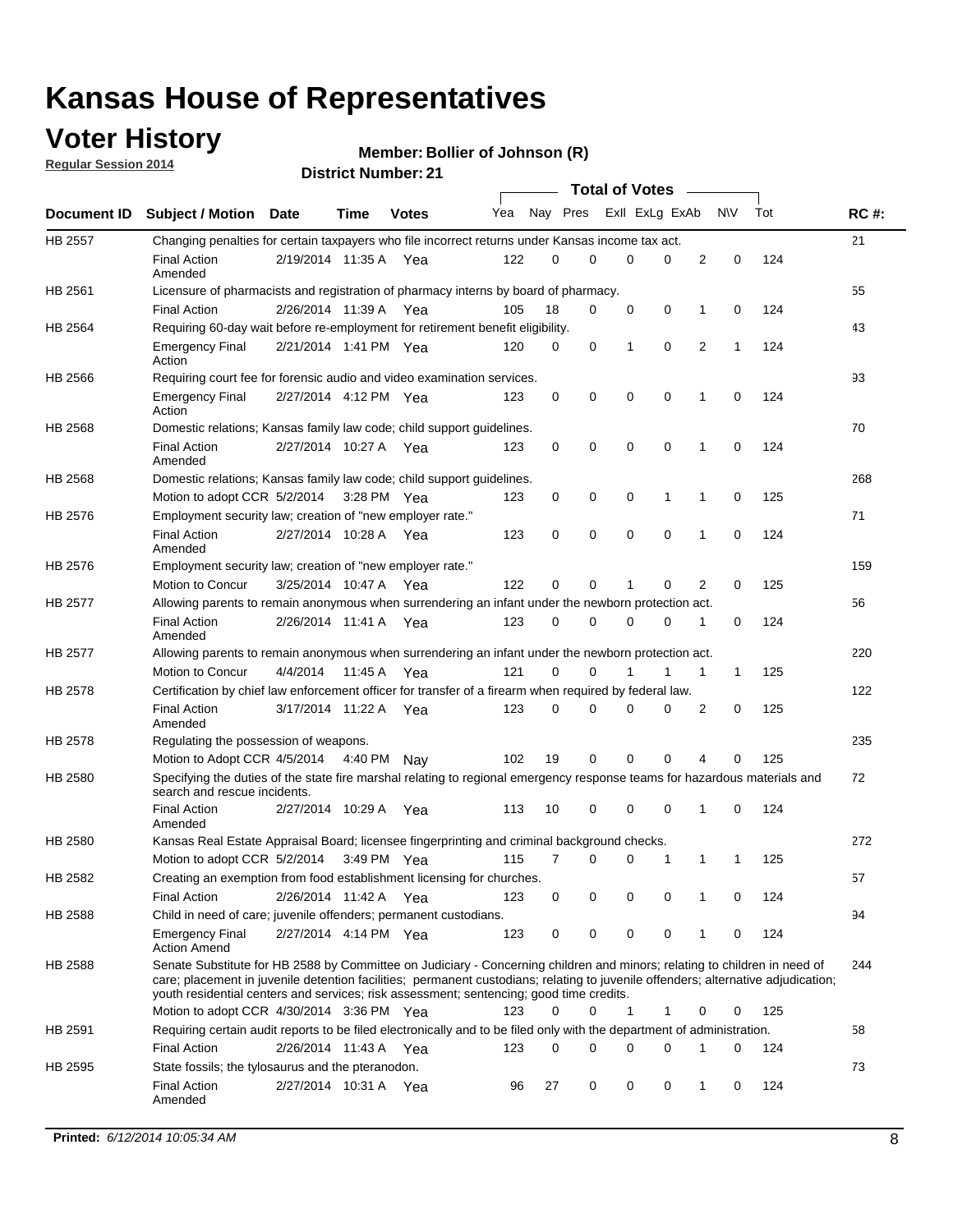### **Voter History**

**Regular Session 2014**

| <b>District Number: 21</b> |
|----------------------------|
|                            |

|             |                                                                                                                                                                                                                                       |                       |             |              |     |             | <b>Total of Votes</b>   |             |             |              |           |     |             |
|-------------|---------------------------------------------------------------------------------------------------------------------------------------------------------------------------------------------------------------------------------------|-----------------------|-------------|--------------|-----|-------------|-------------------------|-------------|-------------|--------------|-----------|-----|-------------|
| Document ID | <b>Subject / Motion Date</b>                                                                                                                                                                                                          |                       | <b>Time</b> | <b>Votes</b> | Yea |             | Nay Pres Exll ExLg ExAb |             |             |              | <b>NV</b> | Tot | <b>RC#:</b> |
| HB 2596     | Computation of retirement benefits when a state officer or employee is placed on furlough or has reduction in compensation.                                                                                                           |                       |             |              |     |             |                         |             |             |              |           |     | 74          |
|             | <b>Final Action</b>                                                                                                                                                                                                                   | 2/27/2014 10:33 A     |             | Yea          | 123 | 0           | 0                       | $\mathbf 0$ | $\Omega$    |              | 0         | 124 |             |
| HB 2596     | Computation of retirement benefits when a state officer or employee is placed on furlough or has reduction in<br>compensation.                                                                                                        |                       |             |              |     |             |                         |             |             |              |           |     | 246         |
|             | Motion to adopt CCR 4/30/2014 3:45 PM Yea                                                                                                                                                                                             |                       |             |              | 123 | 0           | 0                       | 1           | 1           | 0            | 0         | 125 |             |
| HB 2597     | Municipal recycling services                                                                                                                                                                                                          |                       |             |              |     |             |                         |             |             |              |           |     | 97          |
|             | <b>Emergency Final</b><br><b>Action Amend</b>                                                                                                                                                                                         | 2/27/2014 4:20 PM Yea |             |              | 105 | 18          | 0                       | $\mathbf 0$ | 0           | $\mathbf{1}$ | 0         | 124 |             |
| HB 2599     | Authorizing the secretary of state to grant an easement to the unified government of Wyandotte county.                                                                                                                                |                       |             |              |     |             |                         |             |             |              |           |     | 22          |
|             | <b>Final Action</b>                                                                                                                                                                                                                   | 2/19/2014 11:37 A     |             | Yea          | 120 | 2           | 0                       | 0           | $\mathbf 0$ | 2            | 0         | 124 |             |
| HB 2599     | Authorizing the secretary of state to grant an easement to the unified government of Wyandotte county.                                                                                                                                |                       |             |              |     |             |                         |             |             |              |           |     | 118         |
|             | Motion to Concur                                                                                                                                                                                                                      | 3/14/2014 11:25 A     |             | Yea          | 118 | 0           | 0                       | 2           | 1           | 4            | 0         | 125 |             |
| HB 2602     | Increasing the percentage of unclassified employees allowed to be employed by KPERS from 25% to 50%.                                                                                                                                  |                       |             |              |     |             |                         |             |             |              |           |     | 44          |
|             | <b>Emergency Final</b><br>Action                                                                                                                                                                                                      | 2/21/2014 1:43 PM Yea |             |              | 107 | 13          | 0                       | 1           | 0           | 2            | 1         | 124 |             |
| HB 2602     | Increasing the percentage of unclassified employees allowed to be employed by KPERS from 25% to 50%.                                                                                                                                  |                       |             |              |     |             |                         |             |             |              |           |     | 195         |
|             | Motion to Concur                                                                                                                                                                                                                      | 4/1/2014              | 10:57 A     | Yea          | 108 | 15          | 0                       | 1           | $\mathbf 0$ | 1            | 0         | 125 |             |
| HB 2609     | Practice of pharmacy; filling and refilling of prescriptions.                                                                                                                                                                         |                       |             |              |     |             |                         |             |             |              |           |     | 105         |
|             | <b>Emergency Final</b><br><b>Action Amend</b>                                                                                                                                                                                         | 2/27/2014 4:29 PM Yea |             |              | 123 | $\mathbf 0$ | $\mathbf 0$             | $\mathbf 0$ | $\mathbf 0$ | 1            | $\Omega$  | 124 |             |
| HB 2611     | Conduct of dental offices.                                                                                                                                                                                                            |                       |             |              |     |             |                         |             |             |              |           |     | 83          |
|             | <b>Emergency Final</b><br>Action                                                                                                                                                                                                      | 2/27/2014 3:59 PM Yea |             |              | 123 | 0           | 0                       | $\mathbf 0$ | $\mathbf 0$ | 1            | 0         | 124 |             |
| HB 2612     | Relating to district judge and district magistrate judge vacancies.                                                                                                                                                                   |                       |             |              |     |             |                         |             |             |              |           |     | 75          |
|             | <b>Final Action</b><br>Amended                                                                                                                                                                                                        | 2/27/2014 10:34 A     |             | Yea          | 106 | 17          | 0                       | $\mathbf 0$ | $\mathbf 0$ | 1            | 0         | 124 |             |
| HB 2613     | Relating to the issuance of stillbirth and unborn child's death certificates.                                                                                                                                                         |                       |             |              |     |             |                         |             |             |              |           |     | 103         |
|             | <b>Emergency Final</b><br><b>Action Amend</b>                                                                                                                                                                                         | 2/27/2014 4:27 PM Nay |             |              | 122 | $\mathbf 1$ | 0                       | $\mathbf 0$ | 0           | 1            | 0         | 124 |             |
| HB 2615     | Substitute for HB 2615 by Committee on Commerce, Labor and Economic Development - Workers compensation assigned<br>risk pool.                                                                                                         |                       |             |              |     |             |                         |             |             |              |           |     | 185         |
|             | EFA Sub Bill<br>Amended                                                                                                                                                                                                               | 3/26/2014 3:42 PM Yea |             |              | 98  | 25          | 0                       | 1           | 0           | 1            | 0         | 125 |             |
| HB 2616     | Secretary of labor; explore agreement to allow state of Kansas to enforce OSHA standards.                                                                                                                                             |                       |             |              |     |             |                         |             |             |              |           |     | 92          |
|             | <b>Emergency Final</b><br>Action                                                                                                                                                                                                      | 2/27/2014 4:11 PM Yea |             |              | 93  | 30          | $\Omega$                | $\mathbf 0$ | 0           | 1            | 0         | 124 |             |
| HB 2616     | Senate Substitute for HB 2616 by Committee on Commerce - Secretary of labor directed to study state enforcement of OSHA 261<br>standards.                                                                                             |                       |             |              |     |             |                         |             |             |              |           |     |             |
|             | Motion to Concur                                                                                                                                                                                                                      | 5/2/2014 11:47 A      |             | Yea          | 94  | 30          | 0                       | $\mathbf 0$ | 1           | 0            | 0         | 125 |             |
| HB 2633     | Substitute for HB 2633 by Committee on Corrections and Juvenile Justice - Juvenile offenders; youth residential centers and<br>services; risk assessment; raising the age for prosecution as an adult; sentencing; good time credits. |                       |             |              |     |             |                         |             |             |              |           |     | - 106       |
|             | <b>EFA Sub Bill</b><br>Amended                                                                                                                                                                                                        | 2/27/2014 4:31 PM Yea |             |              | 122 | 1           | 0                       | 0           | 0           | 1            | 0         | 124 |             |
| HB 2636     | Secretary of health and environment and air quality standards.                                                                                                                                                                        |                       |             |              |     |             |                         |             |             |              |           |     | 45          |
|             | <b>Emergency Final</b><br><b>Action Amend</b>                                                                                                                                                                                         | 2/21/2014 1:44 PM Nay |             |              | 89  | 31          | 0                       | 1           | 0           | 2            |           | 124 |             |
| HB 2636     | Secretary of health and environment and air quality standards.                                                                                                                                                                        |                       |             |              |     |             |                         |             |             |              |           |     | 212         |
|             | Sub motion to concur 4/3/2014                                                                                                                                                                                                         |                       | 7:20 PM Yea |              | 121 | 3           | 0                       | 0           | 0           | 1            | 0         | 125 |             |
| HB 2642     | Income tax deduction for net gain on the sale of certain horses, cattle or livestock; income tax credit for expenditures to make 131                                                                                                  |                       |             |              |     |             |                         |             |             |              |           |     |             |
|             | dwelling or facility accessible for persons with a disability.<br><b>Final Action</b>                                                                                                                                                 | 3/20/2014 11:17 A Yea |             |              | 123 | 0           | 0                       | 0           | 1           | 1            | 0         | 125 |             |
|             | Amended                                                                                                                                                                                                                               |                       |             |              |     |             |                         |             |             |              |           |     |             |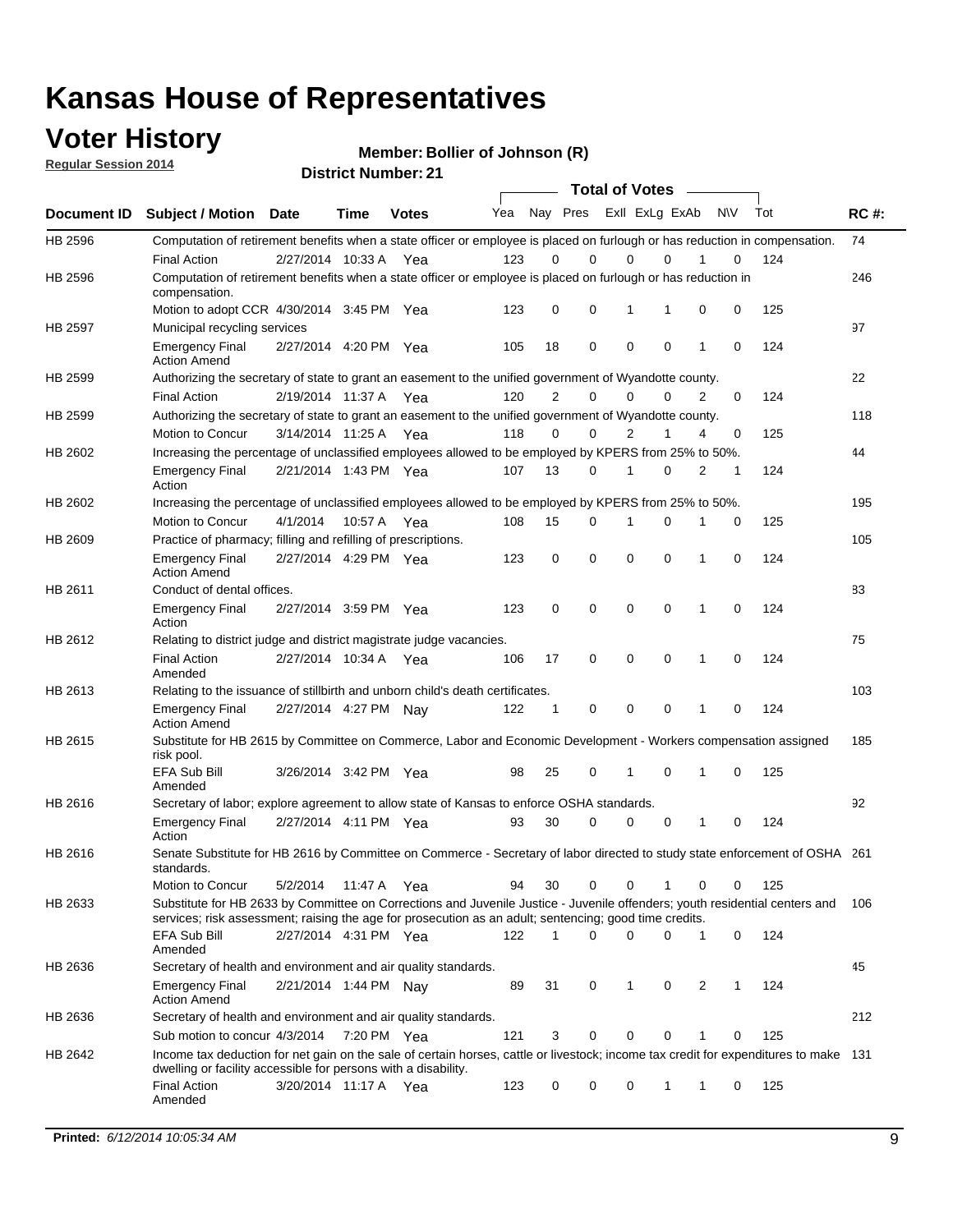# **Voter History**<br> **Regular Session 2014**

| <u>VULGI TIISLUI Y</u><br><b>Regular Session 2014</b> |                                                                                                                                                                                                                                                                                                                                                                                                                               |                       |         |                            | Member: Bollier of Johnson (R) |          |             |                       |              |                |              |             |     |             |
|-------------------------------------------------------|-------------------------------------------------------------------------------------------------------------------------------------------------------------------------------------------------------------------------------------------------------------------------------------------------------------------------------------------------------------------------------------------------------------------------------|-----------------------|---------|----------------------------|--------------------------------|----------|-------------|-----------------------|--------------|----------------|--------------|-------------|-----|-------------|
|                                                       |                                                                                                                                                                                                                                                                                                                                                                                                                               |                       |         | <b>District Number: 21</b> |                                |          |             | <b>Total of Votes</b> |              |                |              |             |     |             |
| <b>Document ID</b>                                    | <b>Subject / Motion Date</b>                                                                                                                                                                                                                                                                                                                                                                                                  |                       | Time    | <b>Votes</b>               | Yea                            |          | Nay Pres    |                       |              | Exll ExLg ExAb |              | <b>NV</b>   | Tot | <b>RC#:</b> |
|                                                       |                                                                                                                                                                                                                                                                                                                                                                                                                               |                       |         |                            |                                |          |             |                       |              |                |              |             |     |             |
| HB 2643                                               | Property tax; classification of commercial and industrial machinery and equipment as personal property; reclassification of<br>property upon termination of IRB tax exemption; use of independent appraisers to appraiser certain                                                                                                                                                                                             |                       |         |                            |                                |          |             |                       |              |                |              |             |     | 164         |
|                                                       | <b>Final Action</b><br>Amended                                                                                                                                                                                                                                                                                                                                                                                                | 3/26/2014 10:56 A Yea |         |                            | 123                            | $\Omega$ | $\Omega$    |                       | 1            | 0              | $\mathbf 1$  | 0           | 125 |             |
| HB 2643                                               | Property tax; classification of commercial and industrial machinery and equipment as personal property; reclassification of<br>property upon termination of IRB tax exemption; use of independent appraisers to appraiser certain complex property; motor<br>vehicles, members of military; mortgage registration tax phase out and replacement with fees; county clerk technology fund;<br>county treasurer technology fund. |                       |         |                            |                                |          |             |                       |              |                |              |             |     | 274         |
|                                                       | Motion to Concur                                                                                                                                                                                                                                                                                                                                                                                                              | 5/2/2014              |         | 5:12 PM Nay                | 16                             | 108      | 0           |                       | 0            | 0              |              | 0           | 125 |             |
| HB 2643                                               | Property tax; classification of commercial and industrial machinery and equipment as personal property; reclassification of<br>property upon termination of IRB tax exemption; use of independent appraisers to appraiser certain complex property; motor<br>vehicles, members of military; mortgage registration tax phase out and replacement with fees; county clerk technology fund;<br>county treasurer technology fund. |                       |         |                            |                                |          |             |                       |              |                |              |             |     | 286         |
|                                                       | Motion to adopt CCR 5/3/2014                                                                                                                                                                                                                                                                                                                                                                                                  |                       | 1:53 AM | Nay                        | 70                             | 53       | 0           |                       | 0            | 0              | 1            | 1           | 125 |             |
| HB 2648                                               | Property tax exemption for levees.                                                                                                                                                                                                                                                                                                                                                                                            |                       |         |                            |                                |          |             |                       |              |                |              |             |     | 100         |
|                                                       | <b>Emergency Final</b><br><b>Action Amend</b>                                                                                                                                                                                                                                                                                                                                                                                 | 2/27/2014 4:23 PM Yea |         |                            | 100                            | 23       | $\mathbf 0$ |                       | 0            | 0              | $\mathbf{1}$ | 0           | 124 |             |
| HB 2651                                               | County law library.                                                                                                                                                                                                                                                                                                                                                                                                           |                       |         |                            |                                |          |             |                       |              |                |              |             |     | 76          |
|                                                       | <b>Final Action</b><br>Amended                                                                                                                                                                                                                                                                                                                                                                                                | 2/27/2014 10:38 A     |         | Yea                        | 82                             | 41       | 0           |                       | 0            | $\mathbf 0$    | 1            | 0           | 124 |             |
| HB 2655                                               | Allowing veterans with PTSD to seek mental health treatment upon certain convictions.                                                                                                                                                                                                                                                                                                                                         |                       |         |                            |                                |          |             |                       |              |                |              |             |     | 77          |
|                                                       | <b>Final Action</b><br>Amended                                                                                                                                                                                                                                                                                                                                                                                                | 2/27/2014 10:40 A Yea |         |                            | 123                            | 0        | $\Omega$    |                       | $\mathbf 0$  | $\mathbf 0$    | 1            | 0           | 124 |             |
| HB 2655                                               | Senate Substitute for HB 2655 by Committee on Judiciary - Allowing veterans with PTSD to seek mental health treatment<br>upon certain convictions; also amending the crimes of interference with law enforcement and giving a false alarm.<br>Motion to Concur                                                                                                                                                                | 4/4/2014              |         | 5:42 PM Yea                | 122                            | 0        | $\Omega$    |                       | $\mathbf{0}$ | 1              | 2            | 0           | 125 | 224         |
| HB 2656                                               | Authorizing the state of Kansas to pay the death gratuity benefit to the designated survivor of a Kansas service member during 48<br>a federal government shutdown and providing for reimbursement to the state                                                                                                                                                                                                               |                       |         |                            |                                |          |             |                       |              |                |              |             |     |             |
|                                                       | <b>Final Action</b>                                                                                                                                                                                                                                                                                                                                                                                                           | 2/26/2014 11:27 A Yea |         |                            | 123                            | 0        | 0           |                       | 0            | 0              | 1            | 0           | 124 |             |
| HB 2661                                               | Substitute for HB 2661 by Committee on Energy and Environment - Siting of electric transmission lines; notice and hearing<br>requirements.                                                                                                                                                                                                                                                                                    |                       |         |                            |                                |          |             |                       |              |                |              |             |     | 181         |
|                                                       | EFA Sub Bill                                                                                                                                                                                                                                                                                                                                                                                                                  | 3/26/2014 3:37 PM Yea |         |                            | 119                            | 4        | 0           |                       | 1            | 0              | 1            | 0           | 125 |             |
| HB 2662                                               | Expungment of driving under the influence convictions.                                                                                                                                                                                                                                                                                                                                                                        |                       |         |                            |                                |          |             |                       |              |                |              |             |     | 116         |
|                                                       | <b>Final Action</b><br>Amended                                                                                                                                                                                                                                                                                                                                                                                                | 3/14/2014 11:22 A Yea |         |                            | 87                             | 31       | $\mathbf 0$ |                       | 2            | 1              | 4            | $\mathbf 0$ | 125 |             |
| HB 2668                                               | Health insurance for qualified professional associations.                                                                                                                                                                                                                                                                                                                                                                     |                       |         |                            |                                |          |             |                       |              |                |              |             |     | 34          |
|                                                       | <b>Final Action</b><br>Amended                                                                                                                                                                                                                                                                                                                                                                                                | 2/21/2014 11:21 A Yea |         |                            | 114                            | 7        | 0           |                       | 1            | 0              | 2            | 0           | 124 |             |
| HB 2668                                               | Predetermination of health insurance benefits                                                                                                                                                                                                                                                                                                                                                                                 |                       |         |                            |                                |          |             |                       |              |                |              |             |     | 262         |
|                                                       | Motion to Concur                                                                                                                                                                                                                                                                                                                                                                                                              | 5/2/2014              | 12:05 P | Nav                        | 97                             | 27       | 0           |                       | 0            | $\mathbf{1}$   | 0            | 0           | 125 |             |
| HB 2669                                               | State civil service board; transferred from the department of administration to the office of administrative hearings.                                                                                                                                                                                                                                                                                                        |                       |         |                            |                                |          |             |                       |              |                |              |             |     | 87          |
|                                                       | <b>Emergency Final</b><br>Action                                                                                                                                                                                                                                                                                                                                                                                              | 2/27/2014 4:05 PM Yea |         |                            | 110                            | 13       | 0           |                       | 0            | 0              | $\mathbf{1}$ | 0           | 124 |             |
| HB 2673                                               | Kansas healing arts act; physician assistant licensure act.                                                                                                                                                                                                                                                                                                                                                                   |                       |         |                            |                                |          |             |                       |              |                |              |             |     | 91          |
|                                                       | <b>Emergency Final</b><br><b>Action Amend</b>                                                                                                                                                                                                                                                                                                                                                                                 | 2/27/2014 4:10 PM Yea |         |                            | 105                            | 18       | 0           |                       | 0            | 0              | $\mathbf{1}$ | 0           | 124 |             |
| HB 2673                                               | Board of healing arts functions and duties, physician assistants licensure act and podiatry act.                                                                                                                                                                                                                                                                                                                              |                       |         |                            |                                |          |             |                       |              |                |              |             |     | 270         |
|                                                       | Motion to adopt CCR 5/2/2014                                                                                                                                                                                                                                                                                                                                                                                                  |                       |         | 3:39 PM Yea                | 111                            | 11       | 0           |                       | 0            | 1              | $\mathbf{1}$ | 1           | 125 |             |
| HB 2675                                               | Relating to procurement negotiating committees; certified businesses.                                                                                                                                                                                                                                                                                                                                                         |                       |         |                            |                                |          |             |                       |              |                |              |             |     | 165         |
|                                                       | <b>Final Action</b>                                                                                                                                                                                                                                                                                                                                                                                                           | 3/26/2014 10:57 A Yea |         |                            | 123                            | 0        | 0           |                       | $\mathbf{1}$ | 0              | $\mathbf{1}$ | 0           | 125 |             |

Amended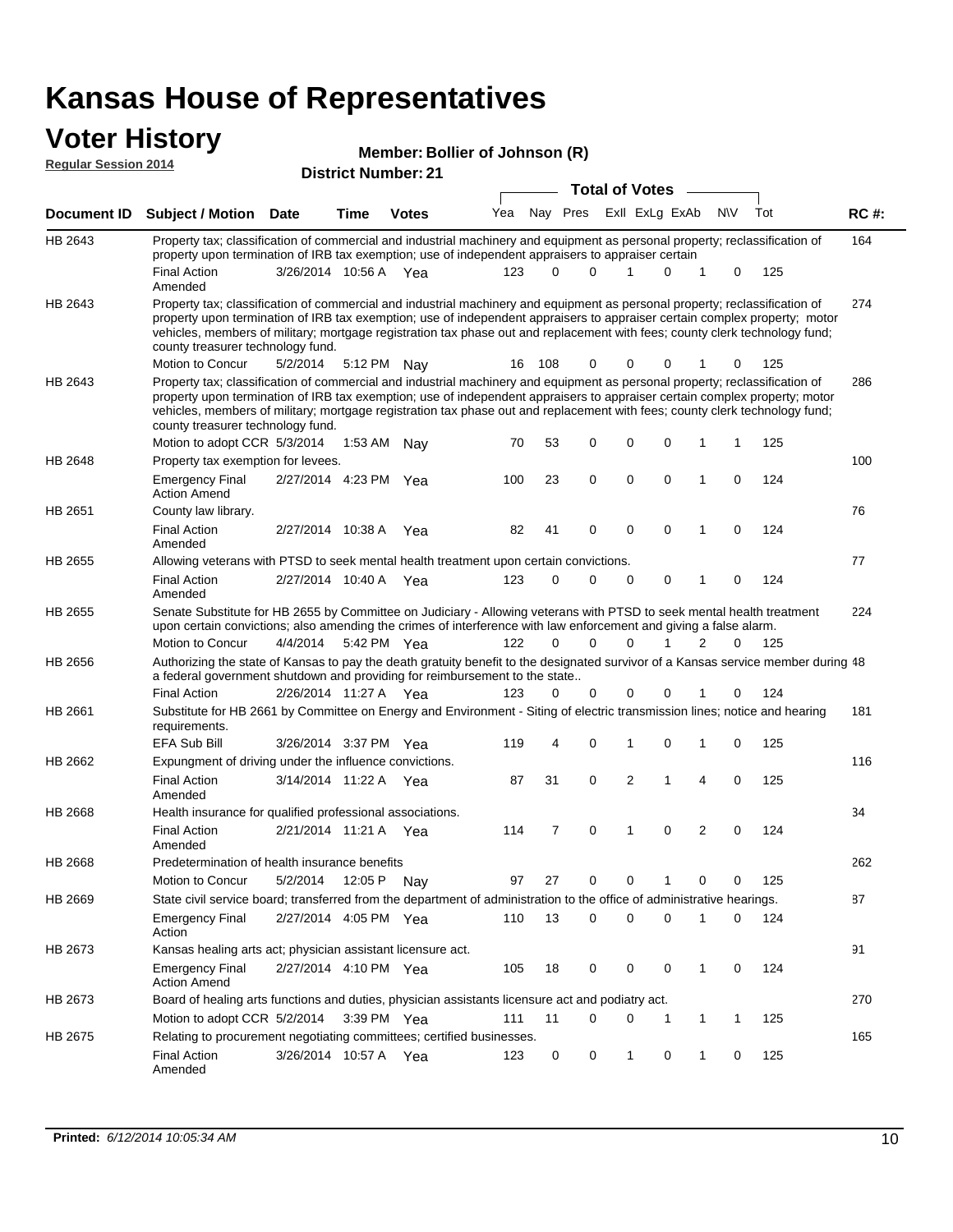#### **Voter History Regular Session 2014**

| noguidi ocoololi 4014 |                                                                                                                                                                                                                                                 |                       |         | <b>District Number: 21</b> |     |             |             |                  |              |   |     |     |             |
|-----------------------|-------------------------------------------------------------------------------------------------------------------------------------------------------------------------------------------------------------------------------------------------|-----------------------|---------|----------------------------|-----|-------------|-------------|------------------|--------------|---|-----|-----|-------------|
|                       |                                                                                                                                                                                                                                                 |                       |         |                            |     |             |             | Total of Votes – |              |   |     |     |             |
| <b>Document ID</b>    | <b>Subject / Motion Date</b>                                                                                                                                                                                                                    |                       | Time    | <b>Votes</b>               | Yea | Nay Pres    |             | Exll ExLg ExAb   |              |   | N\V | Tot | <b>RC#:</b> |
| HB 2681               | Substitute for HB2681 by Committee on Veterans, Military, and Homeland Security--Abolishing the Kansas commission on<br>veterans affairs; creating the Kansas commission on veterans affairs office within the executive branch of government.  |                       |         |                            | 123 | 0           | 0           | $\Omega$         | 1            | 1 | 0   | 125 | 132         |
|                       | Final Action Sub Bill 3/20/2014 11:18 A Yea                                                                                                                                                                                                     |                       |         |                            |     |             |             |                  |              |   |     |     |             |
| HB 2681               | Substitute for HB2681 by Committee on Veterans, Military, and Homeland Security - Abolishing the Kansas commission on<br>veterans affairs; creating the Kansas commission on veterans affairs office within the executive branch of government. |                       |         |                            |     |             |             |                  |              |   |     |     | 219         |
|                       | Motion to Concur                                                                                                                                                                                                                                | 4/4/2014              | 11:41 A | Yea                        | 122 | $\Omega$    | $\Omega$    | 1                | 1            | 1 | 0   | 125 |             |
| HB 2684               | Allocating moneys from driver's license fees to the judicial branch nonjudicial salary adjustment fund.                                                                                                                                         |                       |         |                            |     |             |             |                  |              |   |     |     | 78          |
|                       | <b>Final Action</b>                                                                                                                                                                                                                             | 2/27/2014 10:41 A     |         | Yea                        | 93  | 30          | $\Omega$    | $\Omega$         | 0            | 1 | 0   | 124 |             |
| HB 2687               | Unclaimed property act and hearings.                                                                                                                                                                                                            |                       |         |                            |     |             |             |                  |              |   |     |     | 59          |
|                       | <b>Final Action</b>                                                                                                                                                                                                                             | 2/26/2014 11:44 A     |         | Yea                        | 119 | 4           | $\mathbf 0$ | 0                | $\mathbf 0$  | 1 | 0   | 124 |             |
| HB 2687               | Unclaimed property act and hearings.                                                                                                                                                                                                            |                       |         |                            |     |             |             |                  |              |   |     |     | 251         |
|                       | Motion to Concur                                                                                                                                                                                                                                | 5/1/2014              |         | 1:56 PM Yea                | 125 | 0           | $\mathbf 0$ | 0                | 0            | 0 | 0   | 125 |             |
| <b>HB 2689</b>        | Amending which convictions are counted for driving while license canceled, suspended or revoked.                                                                                                                                                |                       |         |                            |     |             |             |                  |              |   |     |     | 231         |
|                       | <b>Final Action</b><br>Amended                                                                                                                                                                                                                  | 4/5/2014              | 10:23 A | Yea                        | 121 | $\mathbf 0$ | 0           | $\Omega$         | 0            | 4 | 0   | 125 |             |
| HB 2693               | Providing for testing by community colleges for commercial driver's licenses and allowing temporary commercial driver's<br>license holders the ability to drive class A commercial vehicles.                                                    |                       |         |                            |     |             |             |                  |              |   |     |     | 104         |
|                       | <b>Emergency Final</b><br><b>Action Amend</b>                                                                                                                                                                                                   | 2/27/2014 4:28 PM Yea |         |                            | 123 | 0           | $\mathbf 0$ | $\Omega$         | $\mathbf 0$  | 1 | 0   | 124 |             |
| HB 2693               | Senate Substitute for HB 2693 by Committee on Transportation - Providing for testing by community colleges for commercial<br>driver's licenses; entities serving as driver's licenses examiners.                                                |                       |         |                            |     |             |             |                  |              |   |     |     | 255         |
|                       | Motion to adopt CCR 5/1/2014 4:42 PM Yea                                                                                                                                                                                                        |                       |         |                            | 125 | 0           | $\Omega$    | $\Omega$         | $\Omega$     | 0 | 0   | 125 |             |
| HB 2715               | Farm machinery and equipment annual highway permits, commercial drivers' license.                                                                                                                                                               |                       |         |                            |     |             |             |                  |              |   |     |     | 98          |
|                       | <b>Emergency Final</b><br><b>Action Amend</b>                                                                                                                                                                                                   | 2/27/2014 4:21 PM Yea |         |                            | 123 | 0           | 0           | 0                | 0            | 1 | 0   | 124 |             |
| HB 2717               | Registration of operators of assisted living, residential health care, home plus or adult day care facilities.                                                                                                                                  |                       |         |                            |     |             |             |                  |              |   |     |     | 175         |
|                       | <b>Emergency Final</b><br><b>Action Amend</b>                                                                                                                                                                                                   | 3/26/2014 3:29 PM Yea |         |                            | 114 | 9           | 0           |                  | 0            |   | 0   | 125 |             |
| HB 2721               | Substitute for Substitute for HB 2721 by Committee on Commerce, Labor and Economic Development †Enacting the<br>business entity standard treatment act.                                                                                         |                       |         |                            |     |             |             |                  |              |   |     |     | 117         |
|                       | Final Action Sub Bill 3/14/2014 11:23 A Yea                                                                                                                                                                                                     |                       |         |                            | 118 | 0           | 0           | 2                |              | 4 | 0   | 125 |             |
| HB 2721               | Substitute for Substitute for HB 2721 by Committee on Commerce, Labor and Economic Development - Enacting the business 273<br>entity standard treatment act.                                                                                    |                       |         |                            |     |             |             |                  |              |   |     |     |             |
|                       | Motion to Concur                                                                                                                                                                                                                                | 5/2/2014              |         | 3:59 PM Yea                | 122 | 0           | 0           | 0                | 1            | 1 | 1   | 125 |             |
| <b>HB 2724</b>        | Uniform commercial driver's license act; definition of tank vehicle.<br><b>Emergency Final</b>                                                                                                                                                  | 2/27/2014 4:22 PM Yea |         |                            | 122 | 1           | $\mathbf 0$ | 0                | 0            | 1 | 0   | 124 | 99          |
|                       | Action                                                                                                                                                                                                                                          |                       |         |                            |     |             |             |                  |              |   |     |     |             |
| HB 2727               | Expiration of license plates and placards for individuals with disability.                                                                                                                                                                      |                       |         |                            |     |             |             |                  |              |   |     |     | 88          |
|                       | <b>Emergency Final</b><br>Action                                                                                                                                                                                                                | 2/27/2014 4:06 PM Yea |         |                            | 123 | 0           | 0           | 0                | 0            |   | 0   | 124 |             |
| HB 2728               | Permits for the operation of salvage vehicles no longer required to be prepared in triplicate.                                                                                                                                                  |                       |         |                            |     |             |             |                  |              |   |     |     | 89          |
|                       | <b>Emergency Final</b><br>Action                                                                                                                                                                                                                | 2/27/2014 4:07 PM Yea |         |                            | 122 | 1           | 0           | $\Omega$         | 0            | 1 | 0   | 124 |             |
| HB 2728               | Permits for the operation of salvage vehicles no longer required to be prepared in triplicate.                                                                                                                                                  |                       |         |                            |     |             |             |                  |              |   |     |     | 192         |
|                       | Motion to Concur                                                                                                                                                                                                                                | 3/31/2014 11:43 A Yea |         |                            | 122 | 0           | 0           | $\mathbf{1}$     | 0            | 2 | 0   | 125 |             |
| HB 2732               | Sales tax authority for Rooks county for constructing or remodeling a jail facility.                                                                                                                                                            |                       |         |                            |     |             |             |                  |              |   |     |     | 232         |
|                       | <b>Final Action</b>                                                                                                                                                                                                                             | 4/5/2014              |         | 10:24 A Yea                | 121 | 0           | 0           | 0                | 0            | 4 | 0   | 125 |             |
| HB 2744               | Insurance; coverage for autism spectrum disorder.                                                                                                                                                                                               |                       |         |                            |     |             |             |                  |              |   |     |     | 137         |
|                       | <b>Final Action</b><br>Amended                                                                                                                                                                                                                  | 3/21/2014 10:14 A Yea |         |                            | 114 | 3           | 0           | 0                | $\mathbf{1}$ | 6 | 1   | 125 |             |
| HB 2745               | Tax lien on property voluntarily transferred.                                                                                                                                                                                                   |                       |         |                            |     |             |             |                  |              |   |     |     | 166         |
|                       | <b>Final Action</b>                                                                                                                                                                                                                             | 3/26/2014 10:58 A     |         | Yea                        | 123 | 0           | 0           | $\mathbf{1}$     | 0            | 1 | 0   | 125 |             |
|                       |                                                                                                                                                                                                                                                 |                       |         |                            |     |             |             |                  |              |   |     |     |             |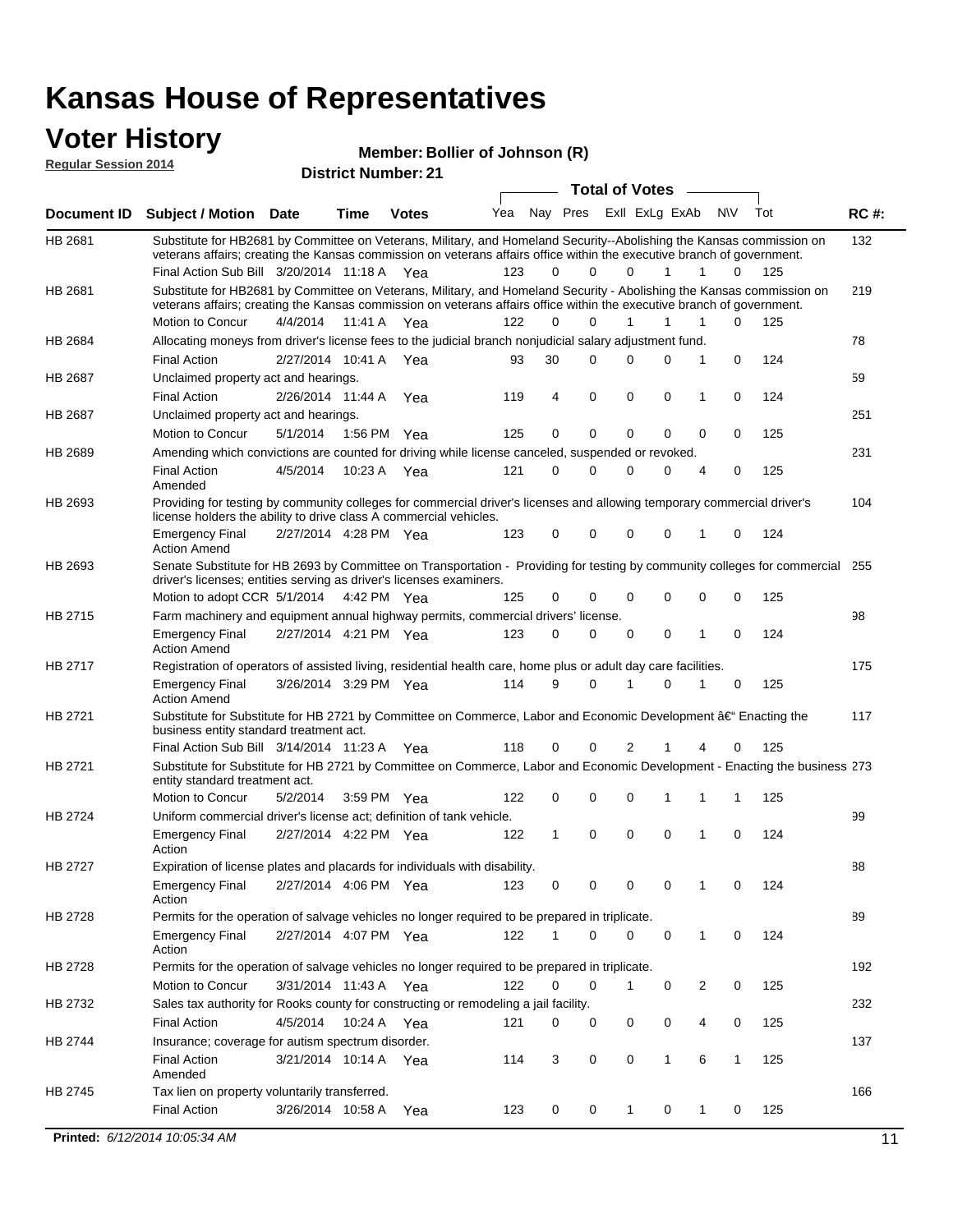## **Voter History**

**Regular Session 2014**

#### **Member: Bollier of Johnson (R)**

|                    |                                                                                                                                                                                                                                      |                       |             |              |     |          |          | <b>Total of Votes</b> |                |             |                |             |     |             |
|--------------------|--------------------------------------------------------------------------------------------------------------------------------------------------------------------------------------------------------------------------------------|-----------------------|-------------|--------------|-----|----------|----------|-----------------------|----------------|-------------|----------------|-------------|-----|-------------|
| <b>Document ID</b> | <b>Subject / Motion Date</b>                                                                                                                                                                                                         |                       | Time        | <b>Votes</b> | Yea | Nav Pres |          |                       | Exll ExLg ExAb |             | <b>NV</b>      |             | Tot | <b>RC#:</b> |
| HB 2755            | Repealing the sunset on the Kansas taxpayer transparency act.                                                                                                                                                                        |                       |             |              |     |          |          |                       |                |             |                |             |     | 140         |
|                    | <b>Final Action</b>                                                                                                                                                                                                                  | 3/24/2014 10:13 A     |             | Yea          | 122 | 0        | 0        | 0                     |                | 0           | 3              | 0           | 125 |             |
| HB 2767            | State child death review board.                                                                                                                                                                                                      |                       |             |              |     |          |          |                       |                |             |                |             |     | 167         |
|                    | <b>Final Action</b><br>Amended                                                                                                                                                                                                       | 3/26/2014 10:59 A     |             | Yea          | 123 | 0        | 0        | 1                     |                | $\mathbf 0$ | 1              | 0           | 125 |             |
| <b>HCR 5029</b>    | Urging the Kansas bureau of investigation to establish a blue alert system for the state of Kansas.                                                                                                                                  |                       |             |              |     |          |          |                       |                |             |                |             |     | 95          |
|                    | <b>Emergency Final</b><br><b>Action Amend</b>                                                                                                                                                                                        | 2/27/2014 4:15 PM Yea |             |              | 121 | 2        | 0        | 0                     |                | 0           | 1              | 0           | 124 |             |
| <b>HCR 5031</b>    | Urging Congress to provide for the prompt payment of disability compensation to U.S. Veterans.                                                                                                                                       |                       |             |              |     |          |          |                       |                |             |                |             |     | 125         |
|                    | <b>Final Action</b>                                                                                                                                                                                                                  | 3/19/2014 11:21 A Yea |             |              | 122 | $\Omega$ | $\Omega$ | 0                     |                | 1           | 2              | 0           | 125 |             |
| HR 6049            | Resolution encouraging the creation of a Kansas plan for comprehensive treatment of chronic obstruction pulmonary<br>disease.                                                                                                        |                       |             |              |     |          |          |                       |                |             |                |             |     | 109         |
|                    | <b>Emergency Final</b><br><b>Action Amend</b>                                                                                                                                                                                        | 3/6/2014              | 11:24 A     | Yea          | 120 | 0        | 0        | $\overline{2}$        | 1              |             | $\overline{2}$ | $\mathbf 0$ | 125 |             |
| HR 6063            | Urging the President to extend the qualifications for the Women's Army Corps Service Medal.                                                                                                                                          |                       |             |              |     |          |          |                       |                |             |                |             |     | 143         |
|                    | <b>Final Action</b>                                                                                                                                                                                                                  | 3/25/2014 10:11 A Yea |             |              | 123 | $\Omega$ | $\Omega$ | 1                     |                | $\Omega$    | 1              | 0           | 125 |             |
| SB 40              | House Substitute for SB 40 by Committee on Corrections and Juvenile Justice †Secretary of corrections; including juvenile<br>offenders in the prison made goods act; authorizing use of correctional industries funds for payment of |                       |             |              |     |          |          |                       |                |             |                |             |     | 123         |
|                    | Final Action Sub Bill 3/17/2014 11:23 A Yea                                                                                                                                                                                          |                       |             |              | 123 | 0        | 0        | 0                     |                | $\Omega$    | 2              | 0           | 125 |             |
| SB 54              | Medical assistance recovery program; rules and regulations.                                                                                                                                                                          |                       |             |              |     |          |          |                       |                |             |                |             |     | 174         |
|                    | <b>Emergency Final</b><br><b>Action Amend</b>                                                                                                                                                                                        | 3/26/2014 3:28 PM Yea |             |              | 95  | 28       | 0        | 1                     |                | 0           | 1              | 0           | 125 |             |
| SB 54              | Amendments to statutes regulating abortions.                                                                                                                                                                                         |                       |             |              |     |          |          |                       |                |             |                |             |     | 214         |
|                    | Motion to Adopt CCR 4/4/2014                                                                                                                                                                                                         |                       | 9:59 AM Yea |              | 112 | 11       | 0        |                       |                | $\mathbf 0$ | 1              | 0           | 125 |             |
| SB 63              | State use law; purchases by municipalities; committee sunset date and chairperson selection.                                                                                                                                         |                       |             |              |     |          |          |                       |                |             |                |             |     | 280         |
|                    | Motion to adopt CCR 5/2/2014                                                                                                                                                                                                         |                       | 8:52 PM Yea |              | 124 | 0        | 0        | 0                     |                | 0           | 1              | 0           | 125 |             |
| SB 99              | Lobbyists defined.                                                                                                                                                                                                                   |                       |             |              |     |          |          |                       |                |             |                |             |     | 184         |
|                    | <b>Emergency Final</b><br>Action                                                                                                                                                                                                     | 3/26/2014 3:41 PM Yea |             |              | 117 | 6        | 0        | 1                     |                | 0           | 1              | 0           | 125 |             |
| SB 147             | House Substitute for SB 147 by Committee on Agriculture and Natural Resources †Amending the powers and duties of the 133<br>Kansas department of agriculture division of conservation and the state conservation commission.         |                       |             |              |     |          |          |                       |                |             |                |             |     |             |
|                    | Final Action Sub Bill 3/20/2014 11:19 A Yea<br>Amended                                                                                                                                                                               |                       |             |              | 123 | 0        | $\Omega$ | 0                     |                | 1           | 1              | 0           | 125 |             |
| SB 218             | House Substitute for SB 218 by Committee on Appropriations-Education; relating to the financing and instruction thereof;                                                                                                             |                       |             |              |     |          |          |                       |                |             |                |             |     | 226         |
|                    | making and concerning appropriations for the fiscal years ending June 30, 2014, and June 30, 2015, for certain agencies.<br>Final Action Sub Bill 4/4/2014<br>Amended                                                                |                       | 6:17 PM Yea |              | 91  | 31       | $\Omega$ | 0                     |                | 1           | $\overline{2}$ | $\Omega$    | 125 |             |
| SB 218             | House Substitute for SB 218 by Committee on Appropriations-Education; relating to the financing and instruction thereof;                                                                                                             |                       |             |              |     |          |          |                       |                |             |                |             |     | 237         |
|                    | making and concerning appropriations for the fiscal years ending June 30, 2014, and June 30, 2015, for certain agencies.                                                                                                             |                       |             |              |     |          |          |                       |                |             |                |             |     |             |
|                    | Sub Motion to Adopt 4/6/2014 12:51 A Nay<br><b>CCR</b>                                                                                                                                                                               |                       |             |              | 55  | 67       | 0        | 0                     |                | 0           | 3              | 0           | 125 |             |
| SB 231             | House Substitute for SB 231 †Concerning valuation and appeals; renaming the state court of tax appeals; timing of<br>decisions.                                                                                                      |                       |             |              |     |          |          |                       |                |             |                |             |     | 134         |
|                    | Final Action Sub Bill 3/20/2014 11:21 A Yea<br>Amended                                                                                                                                                                               |                       |             |              | 123 | 0        | 0        | 0                     |                | 1           | 1              | 0           | 125 |             |
| SB 231             | House Substitute for SB 231 - Concerning valuation and appeals; renaming the state court of tax appeals; timing of<br>decisions                                                                                                      |                       |             |              |     |          |          |                       |                |             |                |             |     | 281         |
|                    | Motion to Adopt CCR 5/2/2014                                                                                                                                                                                                         |                       | 8:56 PM Yea |              | 124 | 0        | 0        | 0                     |                | $\mathbf 0$ | 1              | 0           | 125 |             |
| SB 245             | House Substitute for SB 245 by Committee on Appropriations - Appropriations for FY 2014, FY 2015, and FY 2016 for the<br>department of corrections; capital improvement projects.                                                    |                       |             |              |     |          |          |                       |                |             |                |             |     | 13          |
|                    | Final Action Sub Bill 2/13/2014 11:34 A Nay<br>Amended                                                                                                                                                                               |                       |             |              | 79  | 41       | 0        | 3                     |                | 0           | 1              | 0           | 124 |             |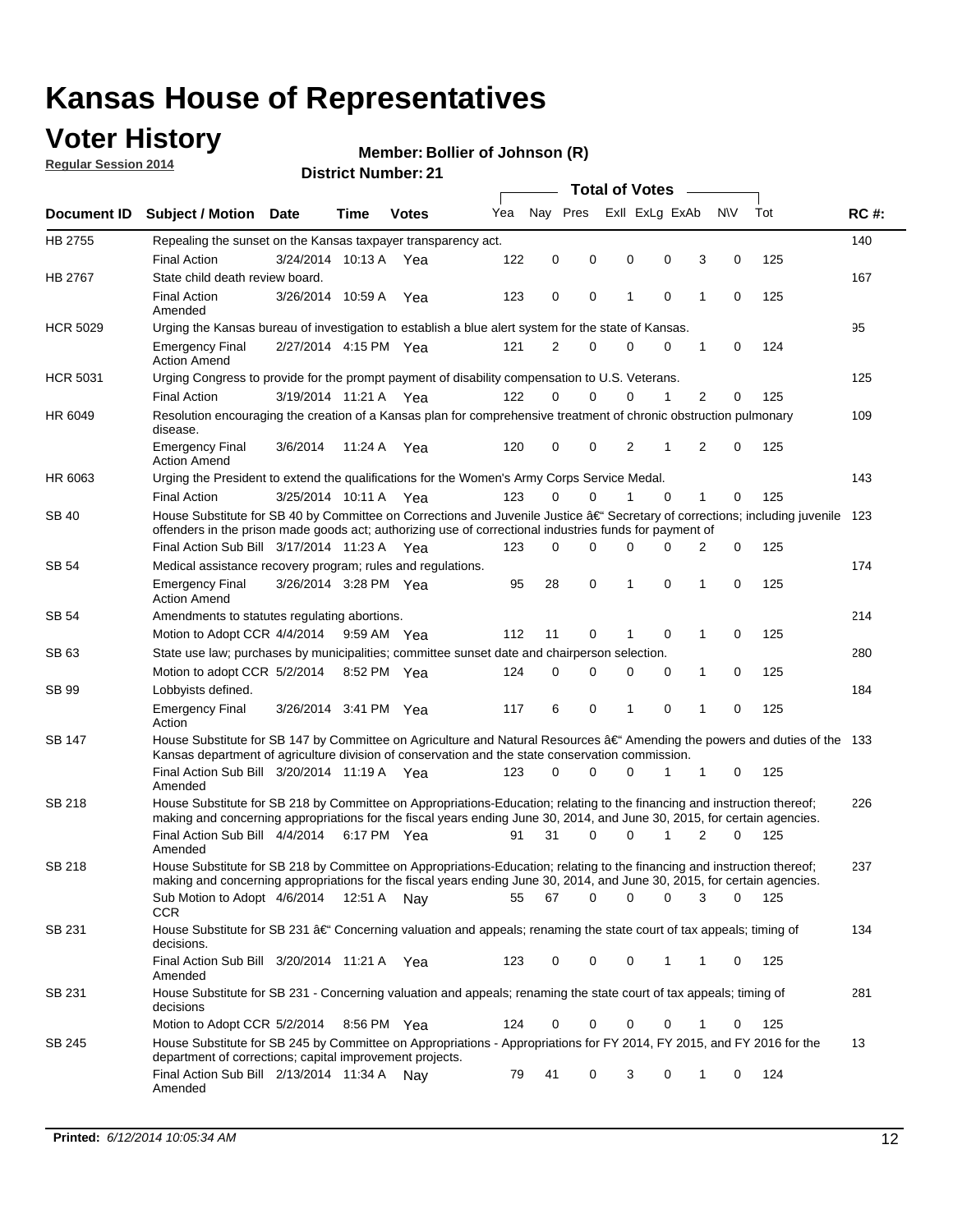### **Voter History**

#### **Member: Bollier of Johnson (R)**

**Regular Session 2014**

|               |                                                                                                                                                                                                                                                                                                                                                                                                                                                                                                                                                                                                                                                                                                                                                                                                                   |                       |             | PISUIVLINUIIIDULLAI   |     |    | <b>Total of Votes</b>       |   |             |                |             |     |             |
|---------------|-------------------------------------------------------------------------------------------------------------------------------------------------------------------------------------------------------------------------------------------------------------------------------------------------------------------------------------------------------------------------------------------------------------------------------------------------------------------------------------------------------------------------------------------------------------------------------------------------------------------------------------------------------------------------------------------------------------------------------------------------------------------------------------------------------------------|-----------------------|-------------|-----------------------|-----|----|-----------------------------|---|-------------|----------------|-------------|-----|-------------|
|               | Document ID Subject / Motion Date                                                                                                                                                                                                                                                                                                                                                                                                                                                                                                                                                                                                                                                                                                                                                                                 |                       | <b>Time</b> | <b>Votes</b>          |     |    | Yea Nay Pres ExII ExLg ExAb |   |             |                | <b>NV</b>   | Tot | <b>RC#:</b> |
| <b>SB 245</b> | House Substitute for SB 245 by Committee on Appropriations - Education funding; relating to mineral production; creating the 258<br>mineral production education fund, crediting 20% of remainder from oil and gas tax into such fund, moneys expended on<br>education; abolishing the oil and gas valuation depletion trust fund; allowing the counties to retain funds already in such<br>county's oil and gas valuation depletion trust fund; concerning school financing sources; proceeds from the tax levied by a<br>school district under authority of K.S.A. 2013 Supp. 72-6431, remitted to the state treasury to the credit of the state school<br>district finance fund not to the district's general fund; making and concerning appropriations for fiscal year 2017.<br>Motion to adopt CCR 5/1/2014 |                       |             | 5:06 PM Yea           | 88  | 37 | 0                           | 0 | 0           | 0              | 0           | 125 |             |
| <b>SB 248</b> | Victim notification prior to release of certain inmates.                                                                                                                                                                                                                                                                                                                                                                                                                                                                                                                                                                                                                                                                                                                                                          |                       |             |                       |     |    |                             |   |             |                |             |     | 119         |
|               | <b>Final Action</b>                                                                                                                                                                                                                                                                                                                                                                                                                                                                                                                                                                                                                                                                                                                                                                                               | 3/17/2014 11:18 A     |             | Yea                   | 122 | 0  | 0                           | 0 | 0           | 2              | 1           | 125 |             |
| SB 254        | Medical assistance recovery program; rules and regulations.                                                                                                                                                                                                                                                                                                                                                                                                                                                                                                                                                                                                                                                                                                                                                       |                       |             |                       |     |    |                             |   |             |                |             |     | 179         |
|               | <b>Emergency Final</b><br>Action                                                                                                                                                                                                                                                                                                                                                                                                                                                                                                                                                                                                                                                                                                                                                                                  | 3/26/2014 3:34 PM Yea |             |                       | 123 | 0  | 0                           | 1 | 0           | $\mathbf{1}$   | 0           | 125 |             |
| SB 256        | Attorney general; costs in criminal appeals.                                                                                                                                                                                                                                                                                                                                                                                                                                                                                                                                                                                                                                                                                                                                                                      |                       |             |                       |     |    |                             |   |             |                |             |     | 147         |
|               | <b>Final Action</b><br>Amended                                                                                                                                                                                                                                                                                                                                                                                                                                                                                                                                                                                                                                                                                                                                                                                    | 3/25/2014 10:16 A     |             | Yea                   | 119 | 4  | 0                           | 1 | 0           | 1              | $\mathbf 0$ | 125 |             |
| SB 256        | Amending the crime of mistreatment of a dependent adult; creating the crime of mistreatment of an elder person; amending<br>the crime of unlawful sexual relations; amending provisions relating to appearance bonds and surety regulation; amending<br>violations of the Kansas racketeer influenced and corrupt organization act; also concerning the attorney general, costs in<br>criminal appeals.                                                                                                                                                                                                                                                                                                                                                                                                           |                       |             |                       |     |    |                             |   |             |                |             |     | 236         |
|               | Motion to Adopt CCR 4/5/2014                                                                                                                                                                                                                                                                                                                                                                                                                                                                                                                                                                                                                                                                                                                                                                                      |                       |             | 6:52 PM Yea           | 118 | 4  | 0                           | 0 | 0           | 3              | 0           | 125 |             |
| SB 258        | Amending the juvenile statute of limitations to match adult time limitations for sex crimes.                                                                                                                                                                                                                                                                                                                                                                                                                                                                                                                                                                                                                                                                                                                      |                       |             |                       |     |    |                             |   |             |                |             |     | 135         |
|               | <b>Final Action</b><br>Amended                                                                                                                                                                                                                                                                                                                                                                                                                                                                                                                                                                                                                                                                                                                                                                                    | 3/20/2014 11:21 A Yea |             |                       | 123 | 0  | 0                           | 0 | 1           | 1              | 0           | 125 |             |
| <b>SB 258</b> | Relating to issuance of certificates of birth resulting in stillbirth.                                                                                                                                                                                                                                                                                                                                                                                                                                                                                                                                                                                                                                                                                                                                            |                       |             |                       |     |    |                             |   |             |                |             |     | 259         |
|               | Motion to Adopt CCR 5/1/2014 5:12 PM Nay                                                                                                                                                                                                                                                                                                                                                                                                                                                                                                                                                                                                                                                                                                                                                                          |                       |             |                       | 121 | 4  | 0                           | 0 | 0           | 0              | 0           | 125 |             |
| SB 263        | Establishing the military funeral honors fund under the adjutant general's office.                                                                                                                                                                                                                                                                                                                                                                                                                                                                                                                                                                                                                                                                                                                                |                       |             |                       |     |    |                             |   |             |                |             |     | 148         |
|               | <b>Final Action</b><br>Amended                                                                                                                                                                                                                                                                                                                                                                                                                                                                                                                                                                                                                                                                                                                                                                                    | 3/25/2014 10:17 A Yea |             |                       | 123 | 0  | 0                           | 1 | 0           | 1              | 0           | 125 |             |
| SB 263        | Veterans and military matters; military honors fund; death gratuity; disabled veterans preference, state jobs and contracts;<br>schools on military reservations, funding.                                                                                                                                                                                                                                                                                                                                                                                                                                                                                                                                                                                                                                        |                       |             |                       |     |    |                             |   |             |                |             |     | 256         |
|               | Motion to adopt CCR 5/1/2014 4:47 PM Yea                                                                                                                                                                                                                                                                                                                                                                                                                                                                                                                                                                                                                                                                                                                                                                          |                       |             |                       | 124 | 0  | 0                           | 0 | $\mathbf 0$ | 0              | 1           | 125 |             |
| SB 265        | Income definition for Homestead Refund eligibility.                                                                                                                                                                                                                                                                                                                                                                                                                                                                                                                                                                                                                                                                                                                                                               |                       |             |                       |     |    |                             |   |             |                |             |     | 113         |
|               | <b>Final Action</b><br>Amended                                                                                                                                                                                                                                                                                                                                                                                                                                                                                                                                                                                                                                                                                                                                                                                    | 3/13/2014 11:23 A Yea |             |                       | 121 | 0  | 0                           | 1 | 1           | $\overline{2}$ | 0           | 125 |             |
| SB 265        | Definition of income for homestead refund and SAFESR eligibility; income tax credits for adoption expenses and expenses to<br>make dwelling or facility accessible to persons with a disability; income tax deductions, self-employment taxes, expenses<br>related to organ donations, net gain on the sale of certain livestock; withholding, non-resident pass-through entity income;<br>Kansas taxpayer transparency act, sunset; sales tax exemptions.<br>Motion to Adopt CCR 4/4/2014 6:29 PM Yea                                                                                                                                                                                                                                                                                                            |                       |             |                       | 122 | 0  | 0                           | 0 | 1           | 2              | 0           | 125 | 227         |
| SB 266        | Mineral severance tax return file date.                                                                                                                                                                                                                                                                                                                                                                                                                                                                                                                                                                                                                                                                                                                                                                           |                       |             |                       |     |    |                             |   |             |                |             |     | 114         |
|               | <b>Final Action</b><br>Amended                                                                                                                                                                                                                                                                                                                                                                                                                                                                                                                                                                                                                                                                                                                                                                                    | 3/13/2014 11:24 A     |             | Yea                   | 121 | 0  | 0                           | 1 | 1           | 2              | 0           | 125 |             |
| SB 266        | Severance tax return and payment dates; sales tax authority for Rooks county; property tax exemptions for certain donations<br>of land to the state and for amateur-built aircraft; sales tax exemptions for surface mining equipment and certain charitable<br>organizations.                                                                                                                                                                                                                                                                                                                                                                                                                                                                                                                                    |                       |             |                       |     |    |                             |   |             |                |             |     | 266         |
|               | Motion to Adopt CCR 5/2/2014                                                                                                                                                                                                                                                                                                                                                                                                                                                                                                                                                                                                                                                                                                                                                                                      |                       |             | $3:19 \text{ PM}$ Yea | 122 | 1  | 0                           | 0 | 1           | 1              | 0           | 125 |             |
| SB 267        | Insurance; excluding real estate from acceptable security deposits with the commissioner and requiring original handwritten<br>signatures on deposit forms.                                                                                                                                                                                                                                                                                                                                                                                                                                                                                                                                                                                                                                                       |                       |             |                       |     |    |                             |   |             |                |             |     | 144         |
|               | <b>Final Action</b>                                                                                                                                                                                                                                                                                                                                                                                                                                                                                                                                                                                                                                                                                                                                                                                               | 3/25/2014 10:12 A Yea |             |                       | 123 | 0  | 0                           | 1 | 0           | 1              | 0           | 125 |             |
| SB 268        | Insurance; Risk-based capital requirements.                                                                                                                                                                                                                                                                                                                                                                                                                                                                                                                                                                                                                                                                                                                                                                       |                       |             |                       |     |    |                             |   |             |                |             |     | 145         |
|               | <b>Final Action</b>                                                                                                                                                                                                                                                                                                                                                                                                                                                                                                                                                                                                                                                                                                                                                                                               | 3/25/2014 10:13 A     |             | Yea                   | 123 | 0  | 0                           | 1 | 0           | 1              | 0           | 125 |             |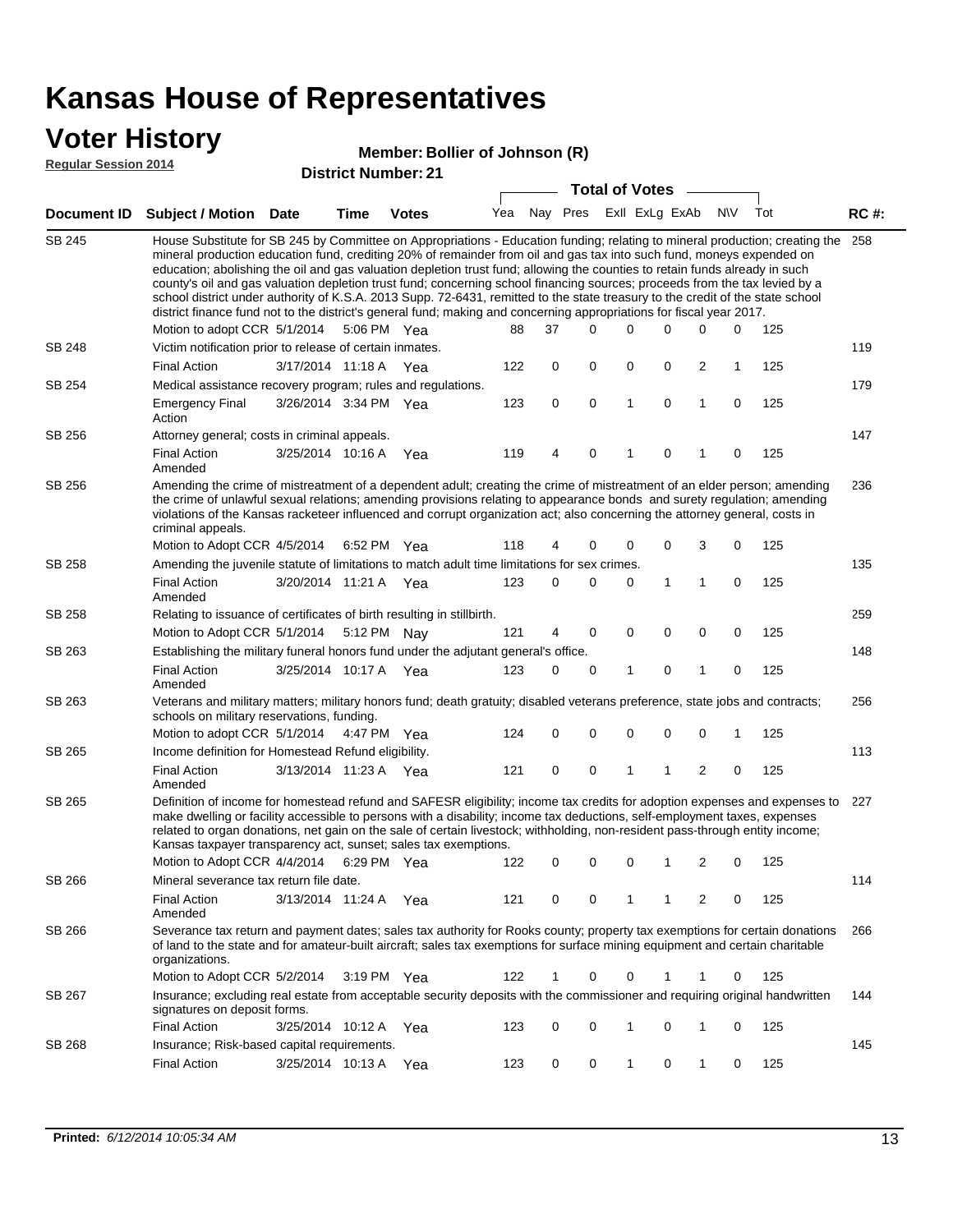### **Voter History**

**Regular Session 2014**

#### **Member: Bollier of Johnson (R)**

|                    |                                                                                                                                                                                    |                       |      |              | <b>Total of Votes</b> |              |             |              |  |                |     |             |     |             |
|--------------------|------------------------------------------------------------------------------------------------------------------------------------------------------------------------------------|-----------------------|------|--------------|-----------------------|--------------|-------------|--------------|--|----------------|-----|-------------|-----|-------------|
| <b>Document ID</b> | <b>Subject / Motion Date</b>                                                                                                                                                       |                       | Time | <b>Votes</b> | Yea                   | Nay Pres     |             |              |  | Exll ExLg ExAb | N\V |             | Tot | <b>RC#:</b> |
| <b>SB 271</b>      | Amending the Kansas medicaid fraud control act.                                                                                                                                    |                       |      |              |                       |              |             |              |  |                |     |             |     | 176         |
|                    | <b>Emergency Final</b><br><b>Action Amend</b>                                                                                                                                      | 3/26/2014 3:30 PM Yea |      |              | 123                   | 0            | 0           | 1            |  | $\mathbf 0$    | 1   | 0           | 125 |             |
| SB 271             | Amending the Kansas medicaid fraud control act.                                                                                                                                    |                       |      |              |                       |              |             |              |  |                |     |             |     | 228         |
|                    | Motion to Adopt CCR 4/4/2014 6:33 PM Yea                                                                                                                                           |                       |      |              | 122                   | 0            | 0           | 0            |  | 1              | 2   | 0           | 125 |             |
| SB 272             | Eliminating the 3% limit on controlled shooting area acreage in a county.                                                                                                          |                       |      |              |                       |              |             |              |  |                |     |             |     | 149         |
|                    | <b>Final Action</b>                                                                                                                                                                | 3/25/2014 10:19 A Yea |      |              | 123                   | $\Omega$     | 0           | 1            |  | 0              | 1   | 0           | 125 |             |
| SB 273             | House Substitute for SB 273 by Committee on Transportation â€ <sup>4</sup> Commercial vehicles; regulation and registration thereof.                                               |                       |      |              |                       |              |             |              |  |                |     |             |     | 168         |
|                    | Final Action Sub Bill 3/26/2014 11:00 A Yea<br>Amended                                                                                                                             |                       |      |              | 122                   | $\mathbf 1$  | 0           | -1           |  | 0              | 1   | 0           | 125 |             |
| SB 273             | Regulation of commercial motor vehicles; exemption from rules and regulations of the Kansas corporation commission.                                                                |                       |      |              |                       |              |             |              |  |                |     |             |     | 265         |
|                    | Motion to Adopt CCR 5/2/2014 3:10 PM Yea                                                                                                                                           |                       |      |              | 101                   | 22           | 0           | 0            |  | 1              | 1   | 0           | 125 |             |
| SB 274             | Political action committees, legislative leadership.                                                                                                                               |                       |      |              |                       |              |             |              |  |                |     |             |     | 169         |
|                    | <b>Final Action</b><br>Amended                                                                                                                                                     | 3/26/2014 11:01 A Yea |      |              | 108                   | 15           | 0           | $\mathbf{1}$ |  | 0              | 1   | 0           | 125 |             |
| SB 278             | Establishing the state board of veterinary examiners within the animal health division of the Kansas department of agriculture<br>for a two-year period.                           |                       |      |              |                       |              |             |              |  |                |     |             |     | 127         |
|                    | <b>Final Action</b>                                                                                                                                                                | 3/19/2014 11:24 A     |      | Yea          | 122                   | 0            | 0           | 0            |  | $\mathbf 1$    | 2   | 0           | 125 |             |
| SB 284             | Amending the Kansas 911 act.                                                                                                                                                       |                       |      |              |                       |              |             |              |  |                |     |             |     | 124         |
|                    | <b>Final Action</b>                                                                                                                                                                | 3/17/2014 11:24 A     |      | Yea          | 121                   | 2            | $\mathbf 0$ | $\mathbf 0$  |  | 0              | 2   | $\Omega$    | 125 |             |
| SB 285             | Optometrists; prohibition against limiting payment for covered services to insurance plan amounts.                                                                                 |                       |      |              |                       |              |             |              |  |                |     |             |     | 150         |
|                    | <b>Final Action</b><br>Amended                                                                                                                                                     | 3/25/2014 10:20 A     |      | Yea          | 123                   | 0            | 0           | 1            |  | 0              | 1   | 0           | 125 |             |
| SB 286             | Extending sunset date on certain agriculture fees from July 1, 2015, to July 1, 2019.                                                                                              |                       |      |              |                       |              |             |              |  |                |     |             |     | 151         |
|                    | <b>Final Action</b><br>Amended                                                                                                                                                     | 3/25/2014 10:23 A     |      | Nav          | 76                    | 47           | 0           | $\mathbf 1$  |  | 0              | 1   | 0           | 125 |             |
| SB 286             | Agriculture; extending sunset date on certain agriculture fees from July 1, 2015, to July 1, 2018; national day of the cowboy;<br>establishing the local food and farm task force. |                       |      |              |                       |              |             |              |  |                |     |             |     | 264         |
|                    | Motion to adopt CCR 5/2/2014 3:04 PM Yea                                                                                                                                           |                       |      |              | 102                   | 21           | 0           | 0            |  | $\mathbf 1$    | 1   | 0           | 125 |             |
| SB 306             | Modernizing certain insurance laws to allow use of additional investments.                                                                                                         |                       |      |              |                       |              |             |              |  |                |     |             |     | 173         |
|                    | <b>Emergency Final</b>                                                                                                                                                             | 3/26/2014 3:26 PM Yea |      |              | 123                   | 0            | 0           | $\mathbf{1}$ |  | 0              | 1   | 0           | 125 |             |
|                    | Action                                                                                                                                                                             |                       |      |              |                       |              |             |              |  |                |     |             |     |             |
| <b>SB 308</b>      | Updating the Kansas no-call act.                                                                                                                                                   |                       |      |              |                       |              |             |              |  |                |     |             |     | 138         |
|                    | <b>Final Action</b>                                                                                                                                                                | 3/21/2014 10:15 A     |      | Yea          | 117                   | 0            | 0           | 0            |  | 1              | 6   | 1           | 125 |             |
| SB 309             | Health insurance coverage for qualified professional associations.                                                                                                                 |                       |      |              |                       |              |             |              |  |                |     |             |     | 182         |
|                    | <b>Emergency Final</b><br>Action                                                                                                                                                   | 3/26/2014 3:38 PM Yea |      |              | 122                   | $\mathbf{1}$ | 0           | 1            |  | 0              | 1   | $\mathbf 0$ | 125 |             |
| SB 310             | Grand juries; crimes to consider; amendment of indictment.                                                                                                                         |                       |      |              |                       |              |             |              |  |                |     |             |     | 180         |
|                    | <b>Emergency Final</b><br>Action                                                                                                                                                   | 3/26/2014 3:35 PM Yea |      |              | 122                   | 1            | 0           | -1           |  | 0              | 1   | 0           | 125 |             |
| SB 311             | Increasing the noneconomic damages cap and changing rules related to expert evidence.                                                                                              |                       |      |              |                       |              |             |              |  |                |     |             |     | 142         |
|                    | <b>Final Action</b><br>Amended                                                                                                                                                     | 3/24/2014 10:17 A Yea |      |              | 119                   | 3            | 0           | 0            |  | 0              | 3   | 0           | 125 |             |
| SB 311             | Increasing the noneconomic damages cap, changing rules related to expert evidence and repealing statutes pertaining to<br>collateral source benefits.                              |                       |      |              |                       |              |             |              |  |                |     |             |     | 203         |
|                    | Motion to adopt CCR 4/3/2014 6:15 PM Yea                                                                                                                                           |                       |      |              | 120                   | 4            | 0           | 0            |  | 0              | 1   | 0           | 125 |             |
| SB 321             | Return of premiums separate from notice of denial of coverage.                                                                                                                     |                       |      |              |                       |              |             |              |  |                |     |             |     | 146         |
|                    | <b>Final Action</b>                                                                                                                                                                | 3/25/2014 10:15 A Yea |      |              | 123                   | 0            | 0           | $\mathbf{1}$ |  | 0              | 1   | 0           | 125 |             |
| SB 329             | Clarifying court orders relating to parents in juvenile offender cases.<br><b>Final Action</b><br>Amended                                                                          | 3/20/2014 11:23 A Yea |      |              | 123                   | 0            | 0           | 0            |  | 1              | 1   | 0           | 125 | 136         |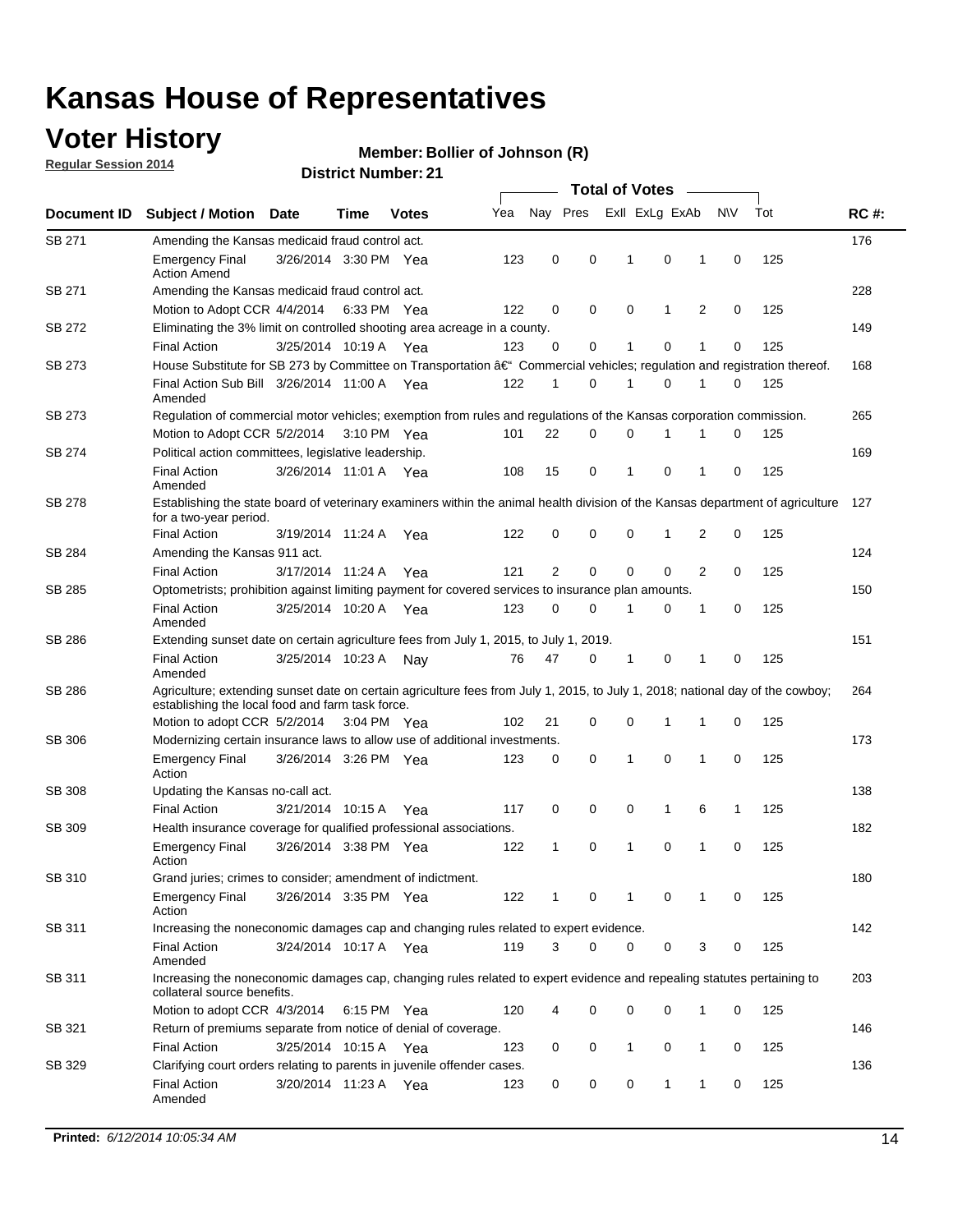### **Voter History**

**Regular Session 2014**

#### **Member: Bollier of Johnson (R)**

|                    |                                                                                                                                                                    |                       |             |              |     |              |                         |              | <b>Total of Votes</b> |              |           |     |             |
|--------------------|--------------------------------------------------------------------------------------------------------------------------------------------------------------------|-----------------------|-------------|--------------|-----|--------------|-------------------------|--------------|-----------------------|--------------|-----------|-----|-------------|
| <b>Document ID</b> | <b>Subject / Motion Date</b>                                                                                                                                       |                       | Time        | <b>Votes</b> | Yea |              | Nay Pres                |              | Exll ExLg ExAb        |              | <b>NV</b> | Tot | <b>RC#:</b> |
| SB 329             | Clarifying court orders relating to parents in juvenile offender cases and changing the statute of limitations on certain juvenile<br>offenses.                    |                       |             |              |     |              |                         |              |                       |              |           |     | 242         |
|                    | Motion to adopt CCR 4/30/2014 3:23 PM Yea                                                                                                                          |                       |             |              | 122 | $\mathbf 1$  | 0                       | 1            | -1                    | 0            | 0         | 125 |             |
| SB 344             | Special permits, oversized loads, transportation of hay or feed stuffs.                                                                                            |                       |             |              |     |              |                         |              |                       |              |           |     | 152         |
|                    | <b>Final Action</b><br>Amended                                                                                                                                     | 3/25/2014 10:24 A     |             | Yea          | 122 | $\mathbf{1}$ | 0                       | $\mathbf{1}$ | 0                     | $\mathbf{1}$ | 0         | 125 |             |
| <b>SB 349</b>      | Boiler safety act; deputy inspectors.                                                                                                                              |                       |             |              |     |              |                         |              |                       |              |           |     | 128         |
|                    | <b>Final Action</b><br>Amended                                                                                                                                     | 3/19/2014 11:25 A     |             | Yea          | 119 | 3            | 0                       | 0            | 1                     | 2            | 0         | 125 |             |
| SB 349             | Board of technical professions; recodification of professions and scope of practice, other; boiler safety act, deputy<br>inspectors.                               |                       |             |              |     |              |                         |              |                       |              |           |     | 215         |
|                    | Motion to Adopt CCR 4/4/2014                                                                                                                                       |                       | 10:02 A     | Yea          | 112 | 11           | 0                       | 1            | 0                     | 1            | 0         | 125 |             |
| SB 351             | Vehicle identification numbers; penalties; damages.                                                                                                                |                       |             |              |     |              |                         |              |                       |              |           |     | 153         |
|                    | <b>Final Action</b>                                                                                                                                                | 3/25/2014 10:25 A     |             | Yea          | 123 | 0            | 0                       | 1            | 0                     | 1            | 0         | 125 |             |
| SB 357             | Increasing the number of allowable hunter education deferrals.                                                                                                     |                       |             |              |     |              |                         |              |                       |              |           |     | 154         |
|                    | <b>Final Action</b><br>Amended                                                                                                                                     | 3/25/2014 10:26 A     |             | Nav          | 97  | 26           | 0                       | $\mathbf{1}$ | 0                     | 1            | 0         | 125 |             |
| SB 357             | Authorizing land purchases by the state; amending process state uses to address seized wildlife; increasing the number of<br>allowable hunter education deferrals. |                       |             |              |     |              |                         |              |                       |              |           |     | 275         |
|                    | Motion to Adopt CCR 5/2/2014                                                                                                                                       |                       | 7:53 PM Nay |              | 113 | 11           | 0                       | 0            | $\mathbf 0$           | 1            | 0         | 125 |             |
| SB 359             | Relating to asbestos-related liability.                                                                                                                            |                       |             |              |     |              |                         |              |                       |              |           |     | 177         |
|                    | <b>Emergency Final</b><br>Action                                                                                                                                   | 3/26/2014 3:32 PM Yea |             |              | 94  | 29           | 0                       | 1            | $\Omega$              | 1            | 0         | 125 |             |
| <b>SB 367</b>      | Creating the student data privacy act.                                                                                                                             |                       |             |              |     |              |                         |              |                       |              |           |     | 186         |
|                    | <b>Emergency Final</b><br><b>Action Amend</b>                                                                                                                      | 3/26/2014 3:43 PM Yea |             |              | 119 | 4            | 0                       | $\mathbf{1}$ | 0                     | 1            | 0         | 125 |             |
| SB 367             | Creating the student data privacy act.                                                                                                                             |                       |             |              |     |              |                         |              |                       |              |           |     | 245         |
|                    | Motion to adopt CCR 4/30/2014 3:41 PM Yea                                                                                                                          |                       |             |              | 123 | 0            | 0                       | 1            | 1                     | 0            | 0         | 125 |             |
| SB 371             | Amending employment security law regarding disposition of penalty funds and disclosure of confidential information.                                                |                       |             |              |     |              |                         |              |                       |              |           |     | 129         |
|                    | <b>Final Action</b>                                                                                                                                                | 3/19/2014 11:27 A     |             | Yea          | 90  | 32           | 0                       | $\mathbf 0$  | 1                     | 2            | 0         | 125 |             |
| SB 372             | Amending the shared work unemployment compensation program; layoff aversion.                                                                                       |                       |             |              |     |              |                         |              |                       |              |           |     | 155         |
|                    | <b>Final Action</b>                                                                                                                                                | 3/25/2014 10:28 A     |             | Yea          | 123 | 0            | 0                       | 1            | 0                     | 1            | 0         | 125 |             |
| SB 402             | Amending statutes related to the Kansas criminal justice information system committee.                                                                             |                       |             |              |     |              |                         |              |                       |              |           |     | 178         |
|                    | <b>Emergency Final</b><br>Action                                                                                                                                   | 3/26/2014 3:33 PM Yea |             |              | 123 | 0            | 0                       | $\mathbf{1}$ | 0                     | $\mathbf{1}$ | 0         | 125 |             |
| SB 423             | Authorizing Department of Administration to sell Landon and Eisenhower state office buildings.                                                                     |                       |             |              |     |              |                         |              |                       |              |           |     | 233         |
|                    | <b>Final Action</b><br>Amended                                                                                                                                     | 4/5/2014              | 10:28 A     | Nay          | 66  | 55           | 0                       | 0            | 0                     | 4            | 0         | 125 |             |
| SB 424             | Amending the statutory requirements for a valid hospital lien.                                                                                                     |                       |             |              |     |              |                         |              |                       |              |           |     | 183         |
|                    | <b>Emergency Final</b><br>Action                                                                                                                                   | 3/26/2014 3:39 PM Yea |             |              | 115 | 8            | 0                       | 1            | 0                     | 1            | 0         | 125 |             |
| <b>SCR 1618</b>    | Substitute for SCR 1618 by Committee on Federal and State Affairs -- State constitutional amendment authorizing raffles.                                           |                       |             |              |     |              |                         |              |                       |              |           |     | 170         |
|                    | Final Action Sub Bill 3/26/2014 11:06 A Yea                                                                                                                        |                       |             |              | 102 | 19           | $\overline{\mathbf{c}}$ | 1            | 0                     | 1            | 0         | 125 |             |
| <b>SCR 1620</b>    | Port authority; creation in Stafford, Kansas.                                                                                                                      |                       |             |              |     |              |                         |              |                       |              |           |     | 234         |
|                    | <b>Final Action</b>                                                                                                                                                | 4/5/2014              | 10:29 A     | Yea          | 121 | 0            | 0                       | 0            | 0                     | 4            | 0         | 125 |             |